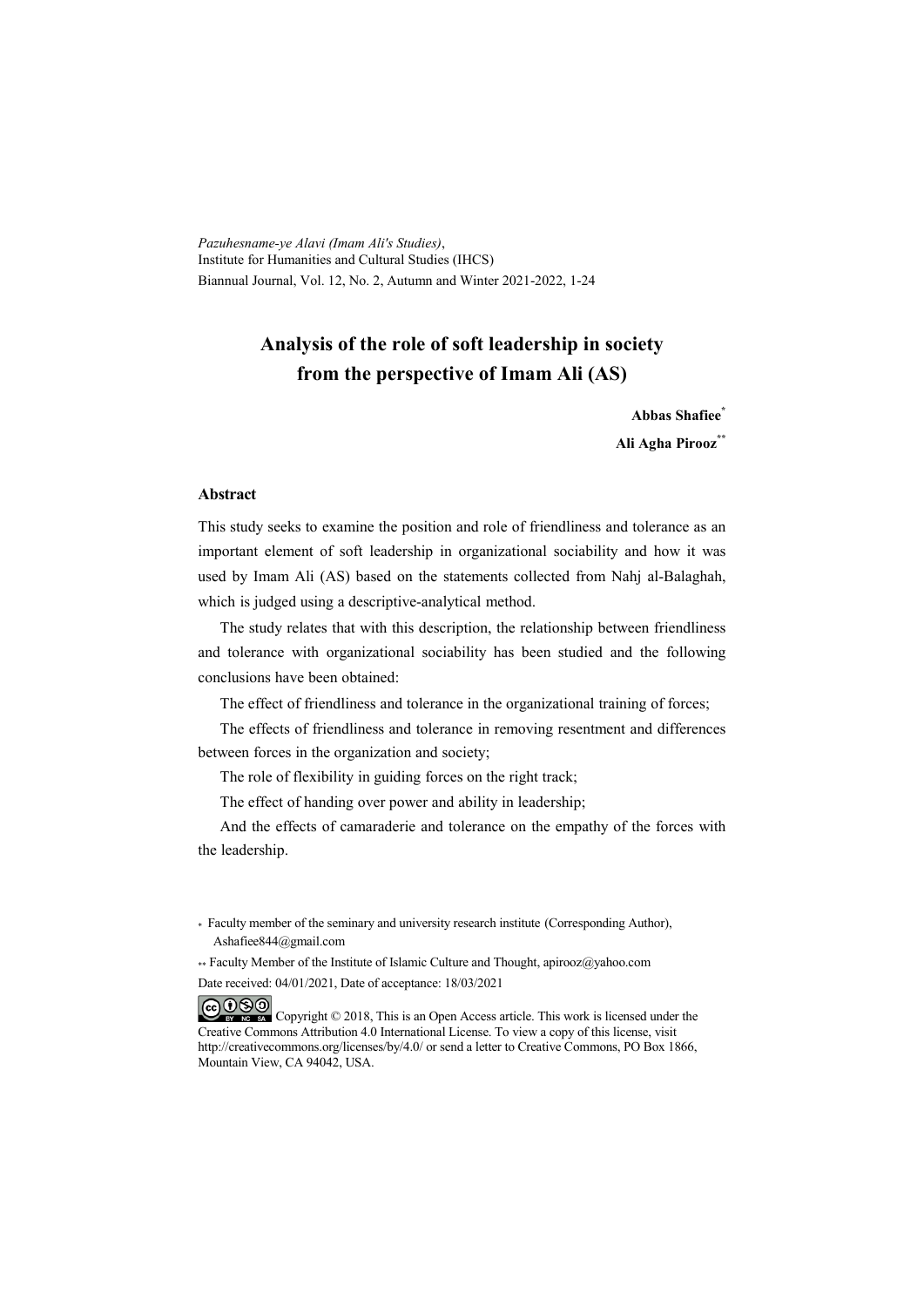۲ *پژوهشزنامهٔ علوی*، سال ۱۲. شمارهٔ ۲. پاییز و زمستان ۱۴۰۰

The limits of tolerance in accepting people based on the life of Imam Ali (AS) have been stated.

**Keywords:** leadership, friendliness and tolerance, organizational sociability, Nahj al-Balaghah.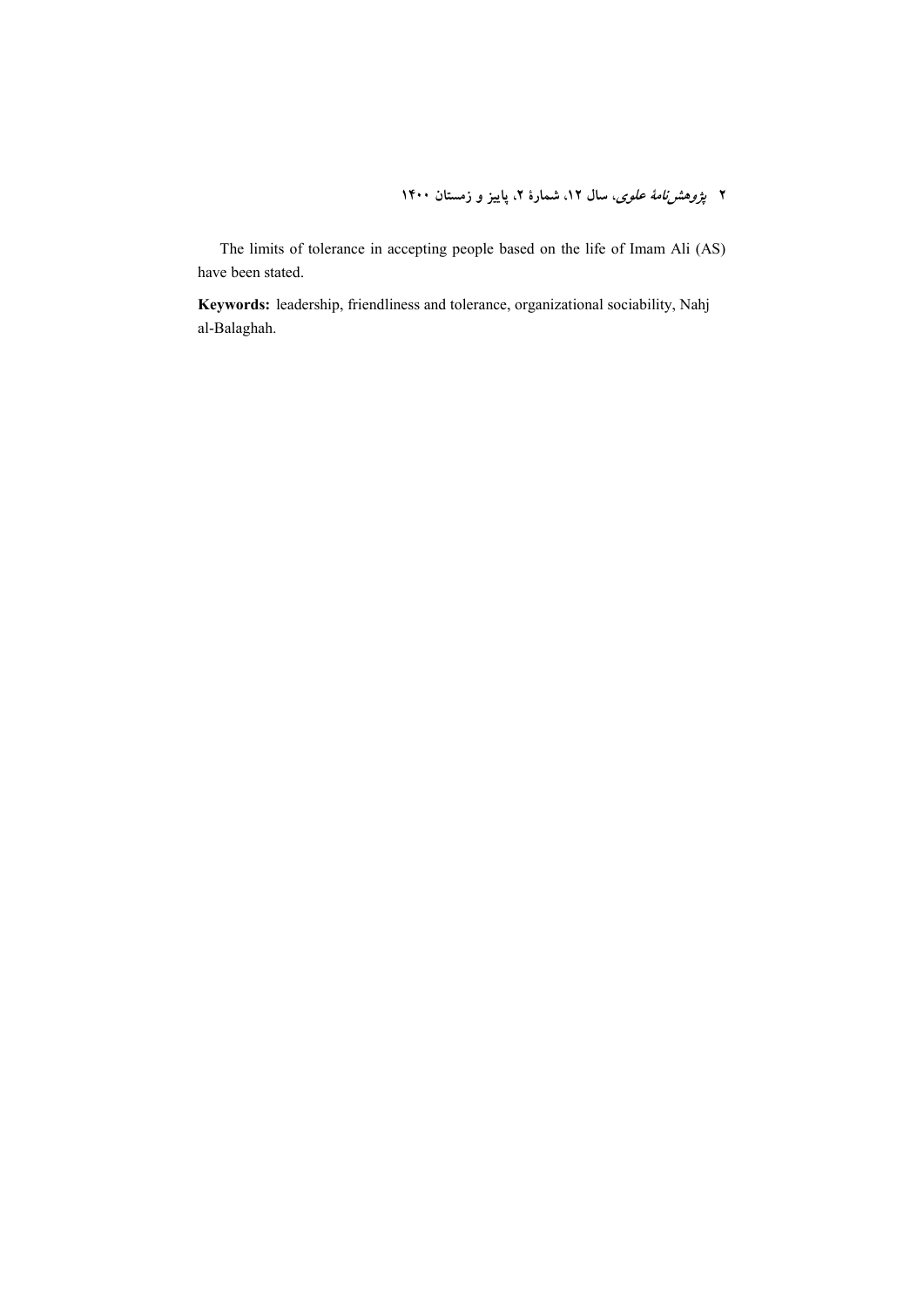*پژوهشنامهٔ علوی*، پژوهشگاه علوم انسانی و مطالعات فرهنگی دوفصلنامهٔ علمی (مقالهٔ علمی ــ پژوهشی)، سال ۱۲، شمارهٔ ۲، پاییز و زمستان ۱۴۰۰، ۳ ـ ۲۴

واکاوي نقش رهبري نرم در جامعه از منظر امام علي (ع)

عباس شفيعي\* علمي آقا پيروز\*\*

حكىدە

این تحقیق به دنبال بررسی نقش رفــق و مــدارای رهبــری در جامعــهپـــذیری و چگــونگی کاریست اَن توسیط امبرالمیؤمنین علیـهالسـلام بـر اسـاس گـزارههـای گـردآوری شـیده از نهج|لبلاغه است که با بهره گیری از روشی توصیفی —تحلیلی به داوری گذاشته می شــود؛ با این توصیف، در این پژوهش رابطه رفق و مدارا با جامعهپذیری بررسی شـده ویافتــه هــا زير حاصل گرديده است :

.<br>تأثیر رفق و مدارای رهبری در تربیت نیروها ؛ تاثیر رفق و مدارای رهبری دررفــع کینــه و اختلاف میان نیروها ؛ نقش نیرمش در رهبیری نیروهیا ؛ تباثیر گذشت هنگیام قیدرت و توانایی در رهبری؛ وتاثیر رفق و مدارا در همدلی نیروها با رهبری؛ سیس حد و مــرز مــدارا در جامعه یذیر نمودن مردم بر اساس سیره امام علی ع بیان شــده اســت.روش ایــن پــژوهش توصیفی –تحلیلی است که برای تحلیـل دادههـا از روش تحلیـل محتـوای مـتن گـزارههـا بهرهگرفته و محتواي اصلي اين تحقيق، برگرفته از كتاب نهجالبلاغه است.

**کلیدواژهها:** رهبری ، رفق و مدارا، جامعهپذیری ، نهجالبلاغه

\* دانشیار، یژوهشگاه حوزه و دانشگاه (نویسندهٔ مسئول)، Ashafiee844@gmail.com \*\* عضو هيات علمي، يژوهشگاه فرهنگ و انديشهٔ اسلامي، apirooz@yahoo.com تاريخ دريافت: ١٣٩٩/١٠/١٥، تاريخ پذيرش: ١٣٩٩/١٢/٢٨

COOO SO Copyright © 2018, This is an Open Access article distributed under the terms of the Creative Commons Attribution 4.0 International, which permits others to download this work, share it with others and Adapt the material for any purpose.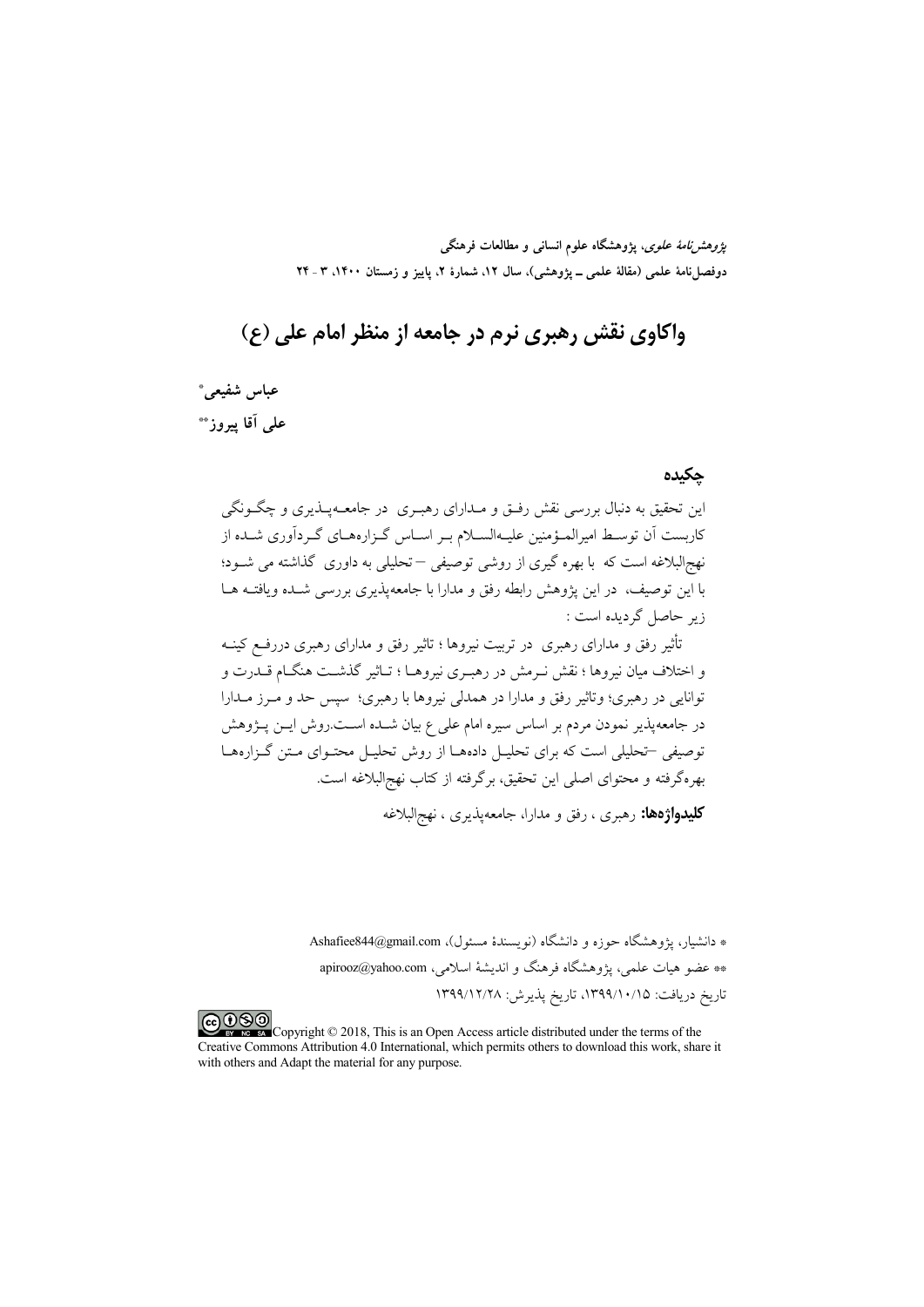۴ يژ*وهش نامهٔ علوی*، سال ۱۲، شمارهٔ ۲، پاییز و زمستان ۱۴۰۰

#### ۱. مقدمه و بیان مسئله

اصولا از طریق جامعهیذیری، فرد باورها و اعتقادات، ارزشها،الگوها و معیارهای فرهنگــی و اجتماعی جامعه خود را فرا میگیرد و با کاربست آنها در تعاملهای اجتماعی خـود، آنهـا را جزو شخصیت خویش می نماید. ٰ این پدیده در هر گروه، سازمان، ویا اجتمــاعی مــی توانــد جاری و ساری گردد. از منظر جامعــهشــناختی، ایــن مهــم از طریــق فراینــد جامعــهیــذیری انجــام مــي گيــرد. يكــي از راهكارهــاي مهــم كاربســت رفــق و مــدارا ي رهبــري در جامعهپذیری است؛ چه اینکه رفق و مدارا یکمی از بارزترین صـفات انسـانی اسـت کـه در گزارش قرآن بهعنوان رحمت الهي بر رهبر توحيدي ياد شده كه بـدون آن امكـان ارتباطـات در رهبـري وبسـتر ارتبـاطي در هـدايت افـراد زيرمجموعـه محقـق نخواهـد شد(سـوره اَل عمران ١۵٩) » ٰ

از اینرو، در رهبری «رفق و مدارا » عنصـری مهـم بــه شــمار مــی آیــد چــرا کــه انســان موجودی اجتماعی و در تعامل با مردم و جامعه است؛ و بـرای رسـیدن بـه کمـال و رشـد استعدادها، نیاز به جهت گیری مثبت در تعاملاتش دارد. بهره بردن از مکانیزم رفق و مــدارا و توصیه به آن در میان خطبهها، نامهها و کلمات قصار نهج|لبلاغه مشاهده مـیشــود؛ بنــابراین پرداختن به نقش رفق و مدارا در جامعه پذیری از منظر نهج البلاغه دارای اهمیت است.

با توجه به مطالب پیشگفته ، مسأله این تحقیق، توجه به نقش رفق و مدارا ی رهبـری در جامعه پذیری از منظر نهج البلاغه است. که با روشی توصیفی – تحلیلی انجـام مــی گیــرد و روش جمع[وری مطالب کتابخانهای وابزار آن فیش برداری است.

#### ٢. ييشينة تحقيق

در زمينه حكومت ومديريت در نهج البلاغه نوشته هاى زيادى وجـود دارد؛ مـع الوصـف در زمینه موضوع جامعه پذیری در نهج البلاغه نوشته های نادری وجود دارد برای مثال می توان به کتاب «مدارا و خشونت در مکتب علوی» از محمد حسن قدردان قراملکی اشاره کـرد؛ در کتب دیگر همچون کتاب مدیریت در اسلام نوشته علی آقا پیـروز و همکـاران ونیــز کتــاب اصول رفتاری در نهج البلاغــه نوشــته علــی نقــی امیــری از انتشــارات پژوهشــگاه حــوزه و دانشگاه و کتاب مـديريت در نهـج البلاغـه نوشـته دکتـر پــور عــزت و «جــزوه تربيــت در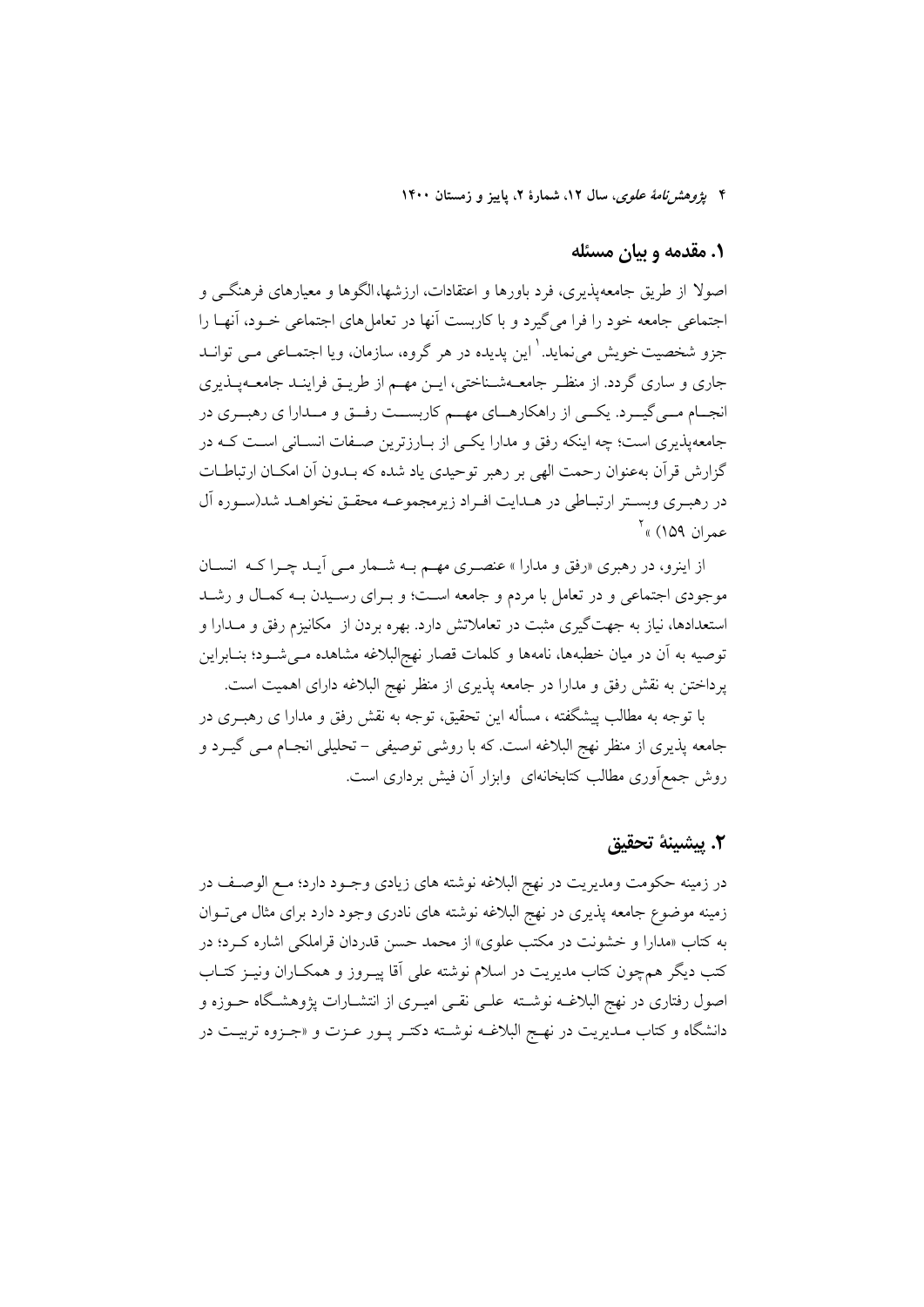نهجالبلاغه » از بخشعلی قنبری، «روشهای تربیتی امام علی علیهالسـلام در نهـجالبلاغــه » از جواد طاهري و … به گوشههايي از رفق و مدارا يرداخته شده است . در اكثر مقالات، رفتي و مدارا بهعنوان یک اخلاق و روش پسندیده معرفی شده است و تأثیر مثبـت آن در رفتارهــای فردي و اجتماعي و نقش آن در حکومت، مديريت و رهبري بر مردم در همه ابعاد سياســي، اقتصادي، نظامي بيان شده است. همچنين نحوه عمل به آن در سيره پيشوايان ديني و تفــاوت آن با قاطعیت و مداهنه و سازش کاری بررسی گردیــده اســت. در ایــن نوشــته هــا آفــات و اّسیبهای عدم رفق و مدارا، انواع و اقسام اَن و اهداف اَن ذکر شــده اســت؛ امــا در تحقیــق حاضــر، بناســت كــه نقــش رفــق و مــدارا ي رهبــري در جامعــهيــذيري كــه پروســهاي بلندمدت است، بیان شده و صفت رفق ومدارا از کلام علی علیهالسلام در مقابل کـنش۱هـای دارای خطا، تعریف و بررسی شود.

#### **۳. ادبیات و مفاهیم نظری**

## ۱.۳ مفهوم رهبری

شما در جایگاه یک مدیر ممکن است از کارکنان خود بخواهید برای شـما فعالیـت کننـد یـا كـاري را انجـام دهنـد، اگـر ابزارهـاي قـدرت مـديريت را داشـته باشـيد وأن ابزارهـا را بهکار بگیرید، نیروها مجبورند به شما گــوش فرادهنــد ولــی اگــر از ابــزار قــدرت ســازمانی برخوردار نباشید یا اینکه نخواهید از قدرت سازمانی استفاده کنیـد ویـا اینکـه بـه کـارگیری قدرت سازمانی را کافی ندانید مع الوصف از نیروها بخواهید کارهای محوله را انجـام دهنـد، فکر می کنید چقدر به شما گوش فرا دهند؟ عکس العمل دیگران در برابـر دسـتورات شــما بستگی به میزان قدرت نفوذ شما در رهبری دارد؛ هر چه قدرت نفـوذ شـما بـیش تـر باشـد عكس العمل ديگران در مقابل شما خاضع تـر وخاشـع تـر خواهــد بــود ايــن نكتــه را بايــد اضافه کرد که میزان نفوذ شما بستگی به نوع وشدت وابستگی دیگـران بــه شماســت؛ یعنــی هرقدر دیگران به شما احساس نیاز و وابستگی کنند شما قدرت نفوذ بیشتری در آنهـا داریــد وماًلا قدرت رهبری شما به میزان قدرت نفوذ شماست؛ شاید به خاطر همین امـر اسـت کـه در بیش تر تعاریف رهبری نفوذ واثر گذاری مشاهده می شود وحتبی برخبی از اندیشمندان، رهبری را با «نفوذ» (Influence) برابر می دانند و معتقد هستند کـه «رهبـری، هنـر یـا فراینــد نفوذ بر مردم است، طوری که از روی میل و اشتیاق در جهت دست پایی به هــدفهای گــروه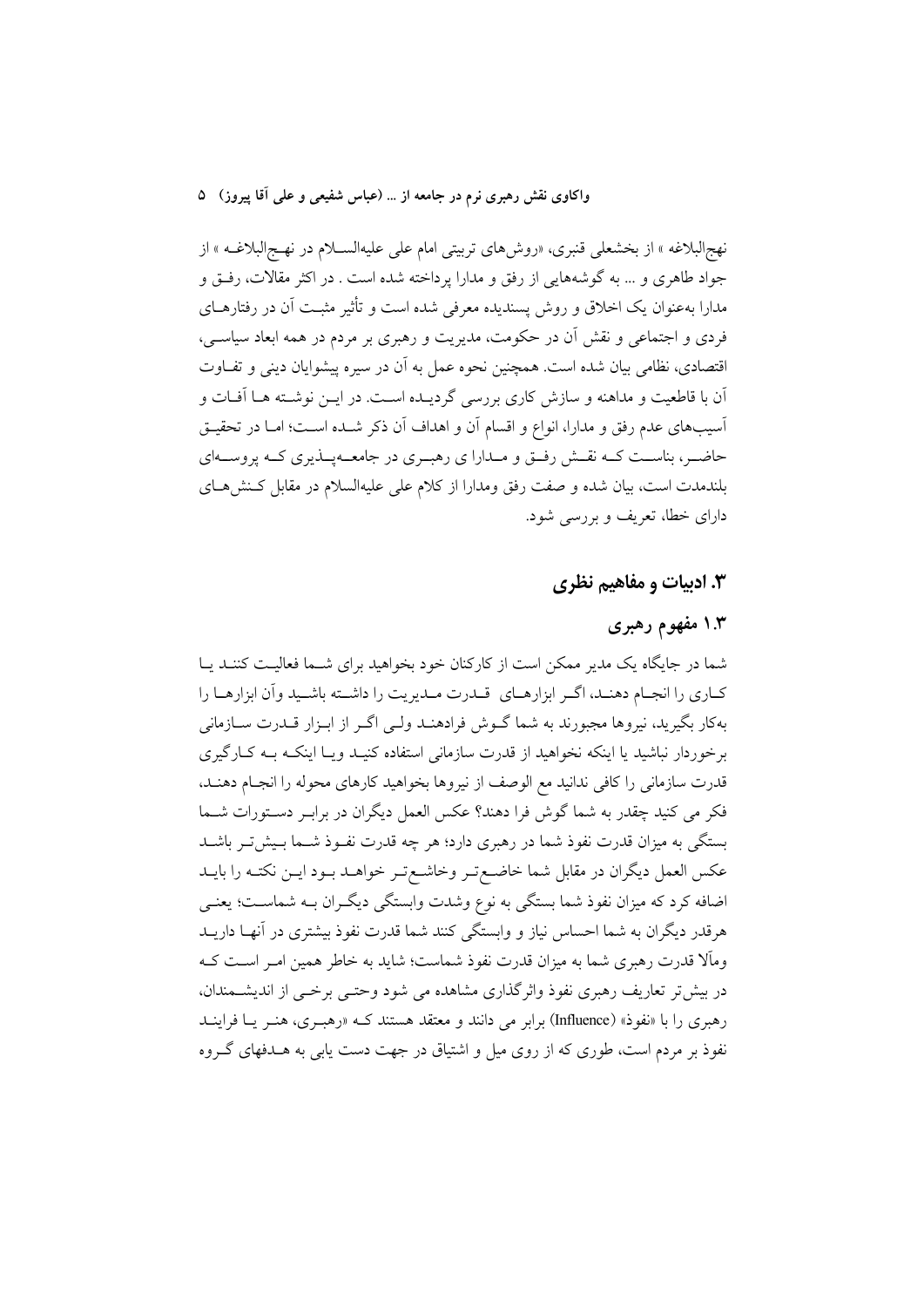۶ يژوهشرنامهٔ علوی، سال ۱۲، شمارهٔ ۲، پاييز و زمستان ۱۴۰۰

تلاش کنند(کونتزو دیگران ،۱۹۹۰،ص ۳۹۷). عده ای نیز در تعریف رهبری معتقـد هسـتند که «رهبری به عنوان یک فرایند، عبارت از قدرت استفاده از نفوذ بدون اجبار، به ای هـدابت و هماهنگ کردن فعالیتهای اعضای گروه، به منظور دست پایی به هــدف اســت ».(مورهــد و گریفین، ۲۰۰۱ ، ص۳۳۴). نفوذ پاسخ رفتاری نسبت به اعمال قدرت و یا نتیجه ای است که از طریق بکارگیری قــدرت حاصــل مــی شــود (رضــاییان ۱۳۸۳ ص/۷). واگـر فـردی در دیگران نفوذ کند به طور طبیعی آن فرد رهبر و دیگران پیـرو محســوب مــی شــوند واصــولا تبعیت پیـروان از رهبـري بسـتگي بــه ميـزان اخلاقــي و غيـر اخلاقــي بـودن دسـتورات رهبری است ؛(همان) از اینرو ، آنچه از ادبیات علمی بدست می آید ایــن اســت کــه «نفــوذ» نقطه تمرکز در تعاریف رهبری است.

# ۲.۳ مفهوم تربیت اجتماعی

تربیت از ریشه «ربو» به معنای زیادت و رشد و نمو و بر آمدن آمده است.<sup>۳</sup>

همچنانکه در مضامین روایی این واژه به «زیادت» تعبیر شده است «هر گاه کسی بر تــو سلام نمود با سلامی نیکوتر پاسخش ده و هر گاه کسی به تو احسان نمود بـیش از آن را بــه او ببخش، هر چند در هر حال برتری از آن آغاز کننده است.»<sup>۲</sup> در این حکمــت، «یربــ<sub>ی</sub>» بــه معنای زیادت و فزونی آمده است.

مفهوم تربيت مورد توجه دانشمندان مختلف بوده است:

کانت (۱۷۲۴ – ۱۸۰۴) معتقد است : «هدف از تربیت، روشی است که انسان را به کمـال مطلوب و ممکن برساند»

جولز سیمون (۱۸۹۶–۱۸۱۴) از علمای تربیت فرانسه، تربیت را چنین تعریف می کنـد: «روشی است که بهوسیلهی عقل، عقل دیگر و قلب به صورت قلب دیگری در می آید»

فارایی (۳۳۹-۲۶۰ ق) بر این باور است : هدایت فرد به وسیله فیلسیوف و حکیم پیرای عضویت در مدینه فاضله به منظور دست یابی به سعادت و کمال، اول در ایــن دنیـا و کمـال نھای<sub>ے</sub> در آخرت. گ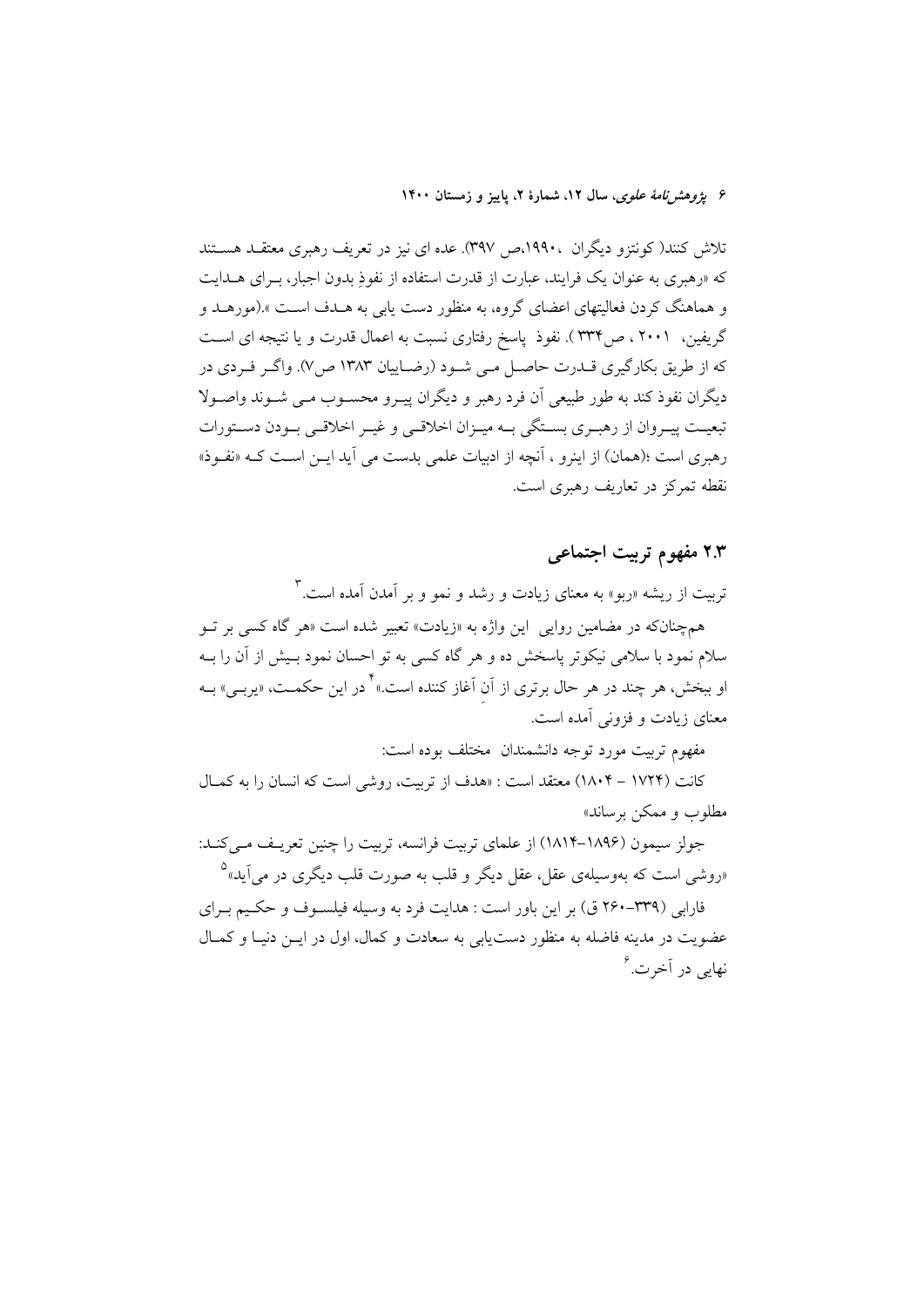بوعلي سينا (٣٧٣ يا ٣۶٣–٢٢٨ ق) معتقد است : برنامهريزي و فعاليت محاسـبه شـده در جهت رشد كودك، سلامت خانواده و تدبير شئون اجتماعي، براي وصـول انسـان بـه كمـال دنيوي و سعادت جاويدان الهي<sup>۷</sup>

شهید مطهری می نویسد : تربیت، پرورش دادن است؛ یعنی اسـتعدادهای درونـی را کـه بالقوه در یک شیء موجود است به فعلیت در آوردن و پروردن و لهذا تربیت فقط در مــورد جاندارها یعنی گیاه و حیوان و انسان صادق است.<sup>^</sup>

بهطور كلي، از نظر متفكرين مسلمان و غير مسلمان، تربيت آدمـي، فراينـدي اسـت كــه باعث رشد و نمو فکری و روحی انسان و شکوفا شدن اسـتعدادهای بـالقوه وی مـی گـردد. ايــن فراينــد موجــب ايجـاد تغييـر در فــرد شــده و در صــورت اجــراي صــحيح فــرد را به کمال رسانده و باعث کامیابی وی در دنیا و آخرت خواهد شد.با این وجود مفهـوم تربیـت اجتماعی به افراد درون جامعه مربوط می شود که استعدادهای بیالقوه آنهیا را رصید که ده و بهفعلیت می رساند و بدین سان انسان به رشد و بلـوغ فکـری و کـاری دسـت مـی پابـد و همین امر موجب ایجاد تغییر و بهبـود مـی شـود چـه اینکـه بـر اسـاس اندیشـه علـوی در نهج للبلاغه تربيت نيروها با رشد و يرورش هم افق بوده و و رشد افراد زيرمجموعه موجـب تحقق اهداف می گردد؛ علی علیهالسلام در مدح انصار به عنوان گروه تشکیلاتی و سـازمانی بالغ و رشد یافته میفرماید: «به خدا سوگند، اسلام را با بی نیازی پرورش دادند، چنان که كُـرِّه اســب از شــير گرفتــه شــده را پــرورش مــىدهنــد بــا دســتهــاي بخشــنده و زبانهای برّنده.»<sup>۹</sup>

# ۳.۳ مفهوم رفق و مدارای رهبری

رفق در لغت به معنای نرمی و خوش رفتاری است. `` ابن فارس می گوید راء، فاء و قــاف بــر موافقت و همراهی و نزدیک بودن بدون زور دلالت میکند.<sup>۱۱</sup> عُنف و خُرق، ضد رفق بــوده و به معنای خشونت و ضد نرمی است.<sup>۱۲</sup>

مدارا در معانی فراوانی به کار رفته از جمله، به نرمی و مهربانی رفتار کـردن، بردبــاری و تحمل کردن، کنار آمدن با کسی و ساختن با او. ``` مدارا از (دری) در لغت به معنای بــا مــردم نرمی و مهربانی کردن، همهنشینی نیکو داشتن، تحمل و بردباری با مردم تا از تو نگریزند. ``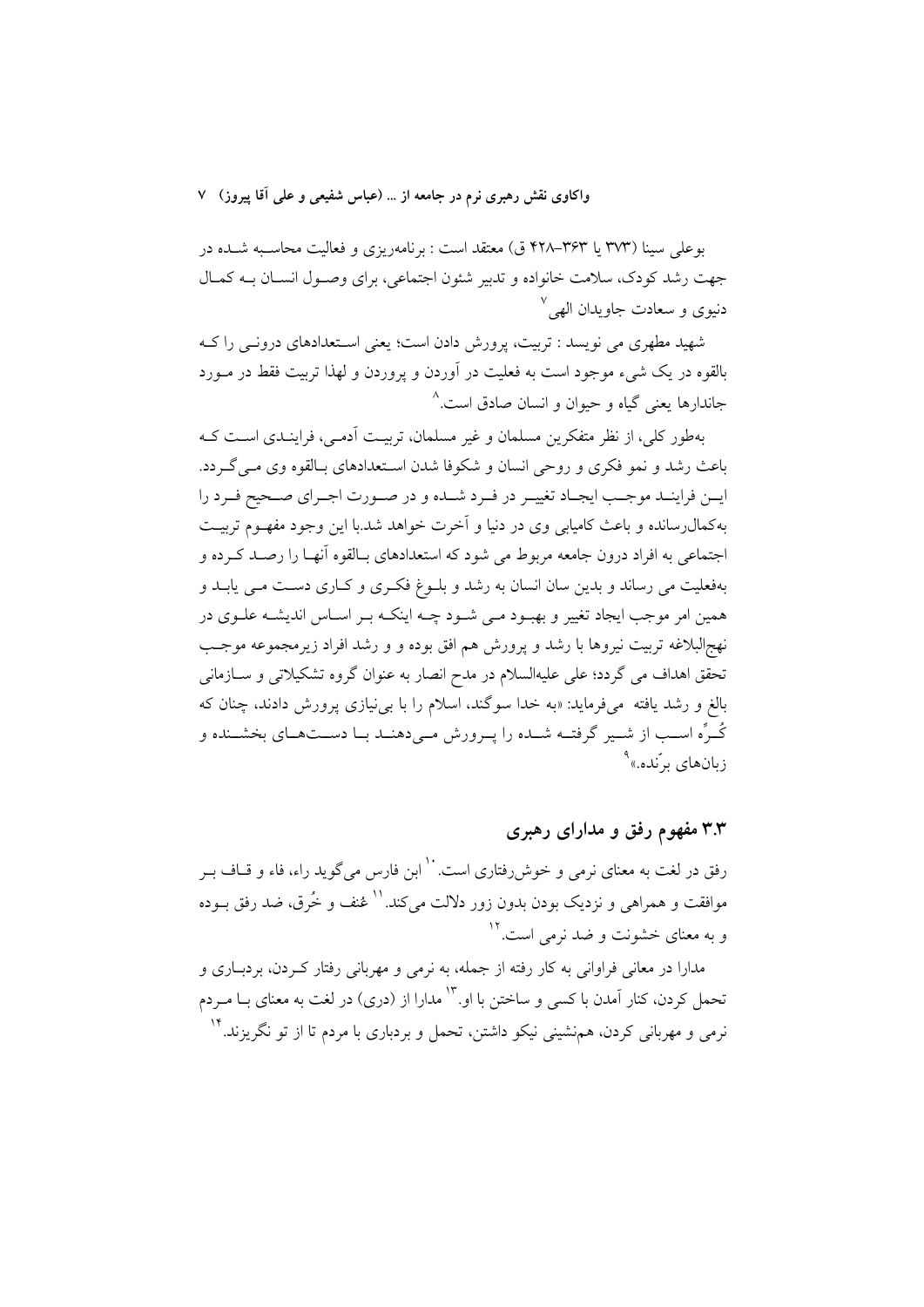۸ ي*ژوهشرنامهٔ علوی*، سال ۱۲، شمارهٔ ۲، پاييز و زمستان ۱۴۰۰

واژه مدارا بسیاری از فضائل اخلاقی (از قبیل فروتنی، بردبـاری، اجتنــاب از کینــهتــوزی، ترک ستیزهجویی و کشمکش، سهل گیری، مقابله به خوبی هـا و …) را در بـر مــی گیــرد. بــا عنایت به مفهـوم ایــن واژه ، درمــدارای رهبـری ، مــدیران در تعامــل بــا نیروهــا بــه نــرمش رویآورده و رفق و مدارا خواهند داشت ، افزون بر این، در نرمش سـازمانی تعامـل نیروهـا نیز بر محور مدارا دور می زند وچهره سازمان را با نرمش به تصویر می کشد .

## ۴.۳ مفهوم جامعه وسازمان

از دید دورکیم جامعه تنها مجموعهای از افراد نیسـت؛ منظومـهای اسـت کـه از اتحـاد افـراد بهوجود آمده است; واقعیت خاصی با صفات خاصی است. شکی نیست که اگر شـعورهای فردی نبود هیچ امر جمعی تشکیل نمیشد؛ اما برای آنکه امور اجتماعی به وجـود آیــد، ایــن شعورها باید بــه نحــوی بــه هــم بپیوندنــد و بــا هــم ترکیــب شــوند.<sup>۱۵</sup>ســازمان نیــز نهــادی اجتماعی است که در درون خود نیروهای انسانی را قرار مبی دهـد تـا بـا فعالیـت خــویش اهداف سازمانی محقق گردد(پیروز وهمکاران ۱۳۹۸ ص۸۸)

### ۵.۳ جامعه پذیری

اصولا انسانها ي درون سازمان واجتمـاع در امـور مـادي و غيرمـادي، پيمـودن ارزش،هـاي انسانی، نجات از تاریکی ها و ظلمات نیاز به همکاری و همیاری و همدلی با هم دارنـد. ایــن همدلي در يرتو اتحاد وانسجام اجتماعي بدست مي أيـد در مقابـل أن تفرقـه اسـت كـه بـه گسست اجتماعی منجر می شود اهمیت موضوع به قدری است کـه گسســت در ســازمان و جامعه نكوهش شده وانسجام وييوستگي در گرو اجتماع و جماعت تمديح گرديـده اسـت؛ امام علی علیهالسلام می فرماید : «و با اکثریت همگام و همراه باشید، زیرا دست خدا بــر ســر جماعت است. از پراکندگی و تفرقه بپرهیزید، زیرا کسی کـه خـود را از مـردم جـدا سـاخته طعمه شیطان است، همانگونه که گوسفندِ جدا از گلّه شکار گرگ است.»<sup>۱۶</sup>

اجتماعی شدن و به تعبیر دیگر ، جامعه پذیری فرایندی است که با تولد انسـان و شـیوه تربیـت و اَغــاز یــادگیری و تکــرار و تمــرین و عضــویت وی در گــروههــای اجتمــاعی (اول خانواده و بعد همسالان وسازمان و جامعه) شکل میگیرد و بسته به جوامع گونـاگون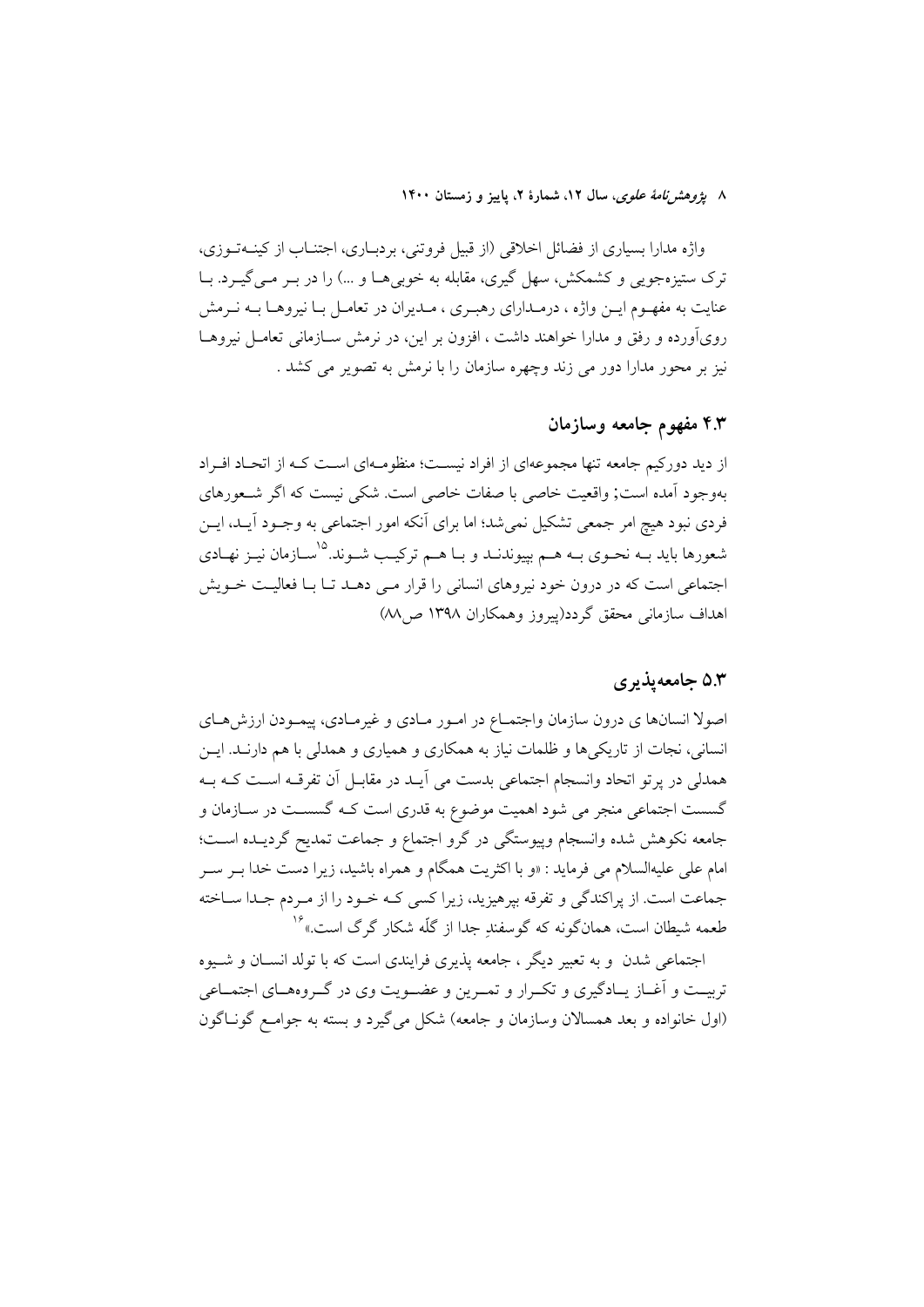اشکال متفاوت پیدا میکند. در نتیجه این فرایند، انسـان فرهنـگپـذیر شـده و هنجارهـای سازمان و جامعه خود را می شناسد و بر اساس آنها رفتار می نماید.<sup>۱۷</sup>

#### ۶.۳ رفق و مدارا رهبری از منظر اندیشمندان

نظرات اندیشمندان غربی درباره مدارا بهطور کل<sub>ی</sub> به دو دسته تقسیم میشوند:<sup>۱۸</sup> دسته اول: معتقد است کـه مـدارا، امکـان همزیسـتی مسـالمتآمیـز و تنــوع فرهنگــی و پیشرفت گروههای متفاوت را فراهم می کند. در نتیجه این سازش است که افراد بـا عقایــد و دیدگاههای گوناگون میتوانند در یک جامعه واحد کنار هم زندگی کنند. همچنـین مــدارا را به معنای یرهیز از تعصب و ییشداوری و فضیلتی اخلاقی دانستهاند.<sup>۱۹</sup>

دسته دوم: یا را فراتر نهاده و معنای مدارا را آزاد گذاشتن افراد در داشتن «هرگونــه» فکــر و نظر و عمل مي داند؛ اگر چه ديگران آن نظرات و اعمال را تنفرآور قلمداد كنند. ``

اندیشمندان مسلمان نیز از دو جهت به مدارا یرداختهاند:

گروه اول: مدارا را در معنای صبر و حلم و شکیبایی و تحمل آزار مردم درنظر گرفتهانــد. بنا بر تفاسیر ایشان از آیات قرآن، رفق و مدارا شــامل پاسـخ دادن بــدی بــا احســان و نیکــی نیز می شود (دفع بدی با بردباری)<sup>۲۱</sup>

گروه دوم: بر حد و مرز رفق و مدارا و جایگاه آن در اجرای احکام اسـلام تأکیــد دارنــد. بهطور خلاصه رفق و مدارا و قاطعیت و شـدت عمـل را لازم و ملـزوم، در اداره جامعــه و برخورد با افراد مے دانند. <sup>۲۲</sup>

#### ۴. رابطهٔ رفق و مدارای رهبری با جامعهپذیری

اصولاً با بررسیهای گزاره های مرتبط با موضوع در نهج البلاغه، می تـوان گفـت کـه رابطـه رفق ومدارای رهبری با جامعه پذیری در برگیرنده موارد مهمی همچون تاثیر رفق ومــدارا در تربيت سازماني ،ونقش اّن در رفع كينه واختلاف ونقش نرمش در رهبــرى ســازماني وتــاثير ان در همدلی نیروها با رهبری وبالمال جامعه پذیر نمودن افراد زیر مجموعه مــی گــردد کــه این موارد در نمودار شماره ۱ آمده است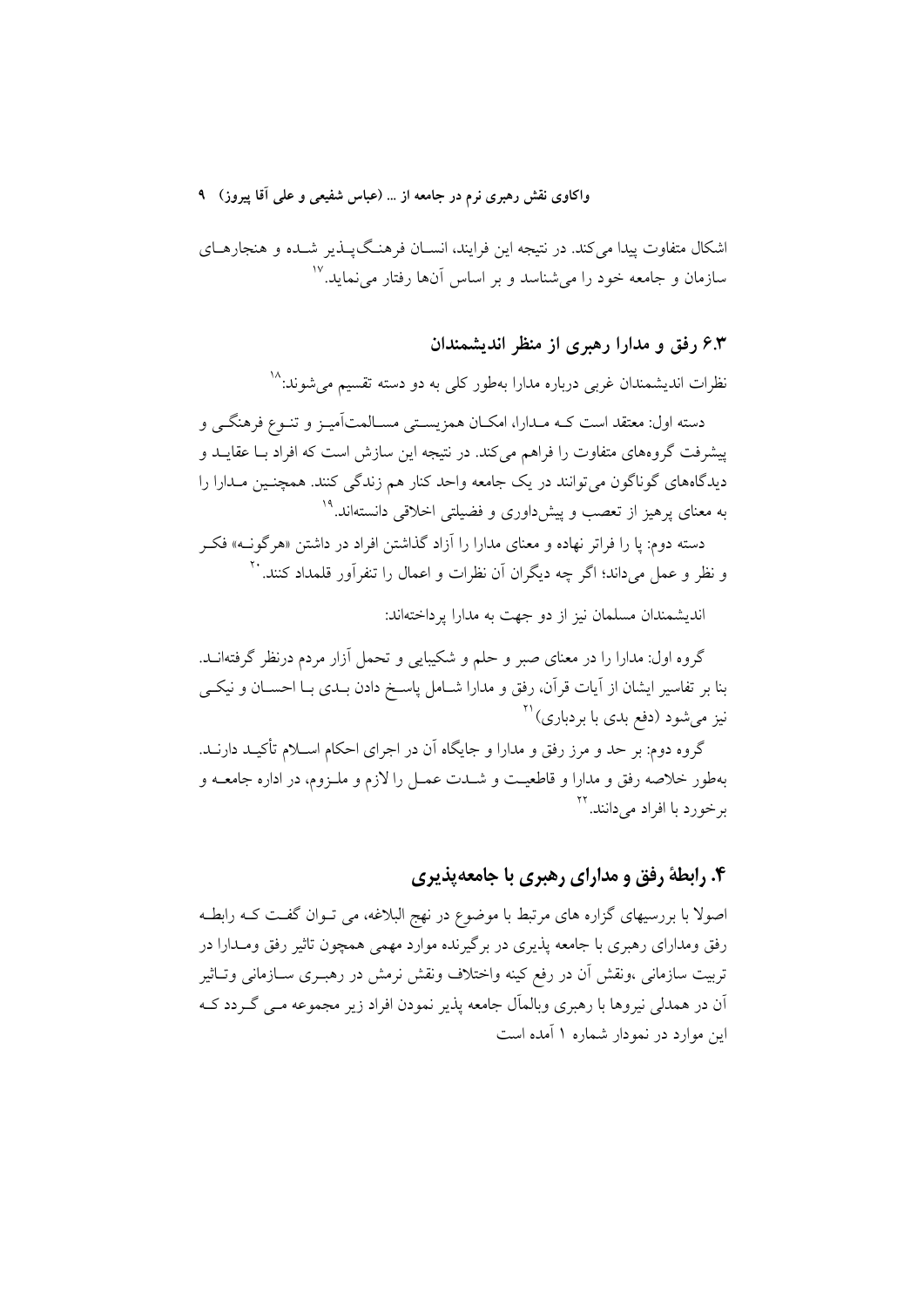۱۰ یژ*وهشرنامهٔ علوی*، سال ۱۲، شمارهٔ ۲، پاییز و زمستان ۱۴۰۰



#### ۱.۴ تاثیر رفق و مدارا در تربیت سازمانی

توجه به حال و شرایط تربیت شونده، در چگونگی هدایت او توسط مربی بسیار مؤثر اسـت. برای مثال، اجبار فرد هنگامی که شـرایط روحـی-نفســی مناسـبی نــدارد،باانجام مسـتحبات می تواند باعث دل(دگی او حتی از واجبات نیز بشود. بهطور کلی سخت گیری و عـدم مـدارا در معرفی و ارائه و آموزش ارزش ها و هنجارها به افراد آنها را خسته و بیزار می کنـد. دیــن اسلام چنین ماهیتی دارد و ورود و حرکت در آن، بدون رفتی و مـدارا امکــانپــذیر نیســت، چراکه عدم رفق و مدارا و به تبع آن سختگیری و تحمیل کردن عبادت بـر بنــدگان، باعــث دين گريزي مي شود.

خداونـد در قـران مـىفرمايـد: «خداونـد هـيچ كـس را جـز بـه قـدر توانـايىاش تکلیف نمی کنـد.» (بقـره ۲۸۶) ۳، تکلیـف معنـای بــه سـختی افکنـدن را مـیرسـاند. پــس وادارکردن افراد بـه انجـام کـاری بـیش از توانشـان از نظـر خداونـد متعـال مـردود اسـت. چگونه می توان بر دوش کسی باری نهاد که قادر به حمــل آن نیســت و ســیس بــرای شــانه خالی کردن از انجام تکلیف او را توبیخ نمود؟! از این مطلب دو نتیجه مـیتـوان گرفـت: اول آن که احکام شرع مطابق با فطرت و توان انسان عاقل و بالغ است. دیگر آن کـه اگــر همــین تکالیف در" شکل اولیه و کلی شان" برای فردی قابل اجرا نبود (ماننـد حکـم جهـاد و روزه برای بیماران و افراد معذور)، اسلام وی را مجبور به انجام آنها نمی نماید. تا جایی که بـرای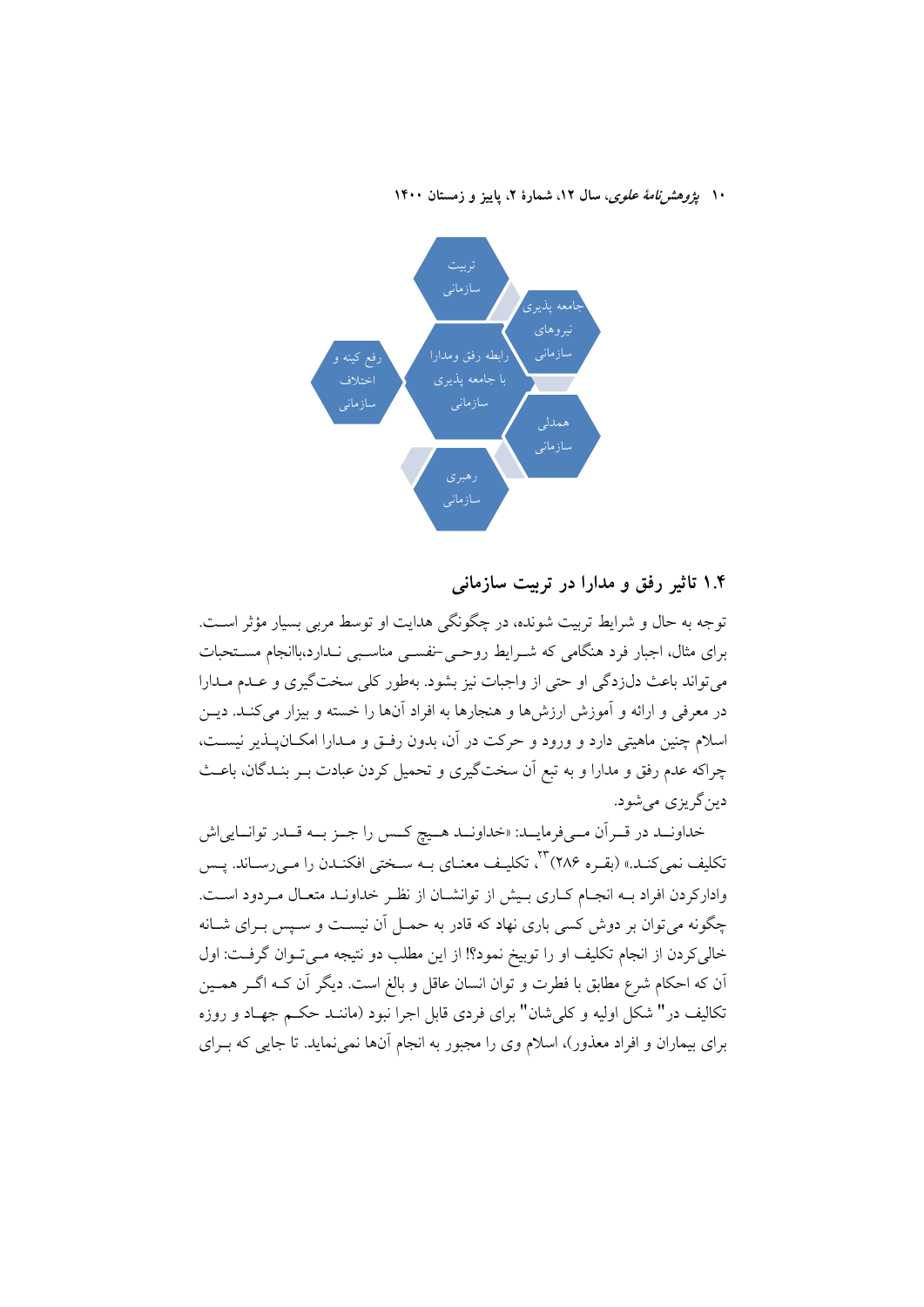مثال حتی روزه داری را که حکمی قطعی و شرعی برای تمام مسلمین مکلـف اسـت، بــرای بیماران و افراد معذور حرام میشـمرد. پـس تسـامح و آسـانگیـری دیـن، امـری واضـح و مشخص بوده و برای آن در کتاب و سنت نمونههای فراوانی می توان یافت. به همین نسـبت هدایتگر جامعه اگر به دنبال اشتیاق مردم به دین و دینـداری اسـت، بایـد در تربیـت دینـی ایشان مدارا و سهل گیری را سرلوحهی کار خود قرار دهد تا دلهای منحرف شـده بـا نرمـی به راه حق بازگردند و هدایتشدگان نیز به ادامه مسیر در راه تعالی و کمال مشتاقتر شوند. در همين زمينه در كلام اميرالمؤمنين عليهالسلام آمده است:

«دلها گاهی نشاط دارند و گاهی ملالت. اگر نشاط داشت آن را به مستحبات وادارید، و اگر ملالت دست داد به واجبات بسنده کنید.» <sup>۲۲</sup> و یا در کلامی دیگر میفرماید: «سـیاس خــدای را که اسلام را بنا نهاد و راه ورود به اَبشخورش را برای تشنگان اَســان گردانیــد...»° . خلاصــه این که در مسیر تربیت دینی و قرار گرفتن افراد در مسیر رشید و تعیالی اخلاقیی و تربیتی، درییش گرفتن راه مدارا و آسانگیری، مطلوب و اثربخشی خاص خود را به دنبال دارد.

# ۲.۴ تاثیر رفق و مدارا در رفع کینه و اختلاف در جامعه

رعایت آداب و سنن اجتماعی وتوجه به فرهنگ سازمانی وارزشهای فردی و اجتماعی افـراد و خانوادهها از لوازم تربیت فردی و اجتماعی بـوده و پــذیرفتن ایــن ارزشــها و ســنن لازمــه جامعه پذیری است ؛ بدیهی است در اسلام تا جایی بـه ایــن اَداب و رســوم وســنن احتــرام گزارده میشود که متضمن خلاف شرع و زیر پا نهادن حکـم الهـی نباشــد. ایــن همراهـی و همدلی باعث می شود کـه فـرد در مقابـل هنجارهـای جدیـدی کـه بـهمنظـور تربیـت وی ارائه می شود جبهه نگیرد؛ و احساس کند که با او همدلی و همراهی شده و قلبش نسبت بـه تربیت کننده خود نرم و پذیرا گردد. امروزه شاهد هستیم که سیاستمداران و رهبـران جوامـع از این شیوه برای ایجاد احساس نزدیکی و رفاقت میـان خـود و مـردم اسـتفاده مـینماینــد. بهطور مثال هنگامی که به منطقه خاصی از کشور خود سفر میکننـد، لبـاس محلـی آن دیـار را می پوشند و به لهجهی آن خطه چند کلامی سخن میگوینـد. ایــن شــیوهای اسـت کــه در ايجاد همراهي افراد با رهبران يا تربيتكنندگان سازماني و اجتمـاعي امتحـان شـده و پاسـخ مطلوب گرفته است.در هر سازمانی می توان با خرقه مدارا اختلاف را کم کرده وکینـه هـای سازمانی را زدود همانطور که در گفتار امیر مومنان در نهـج البلاغــه مشــاهده مــی شــود کــه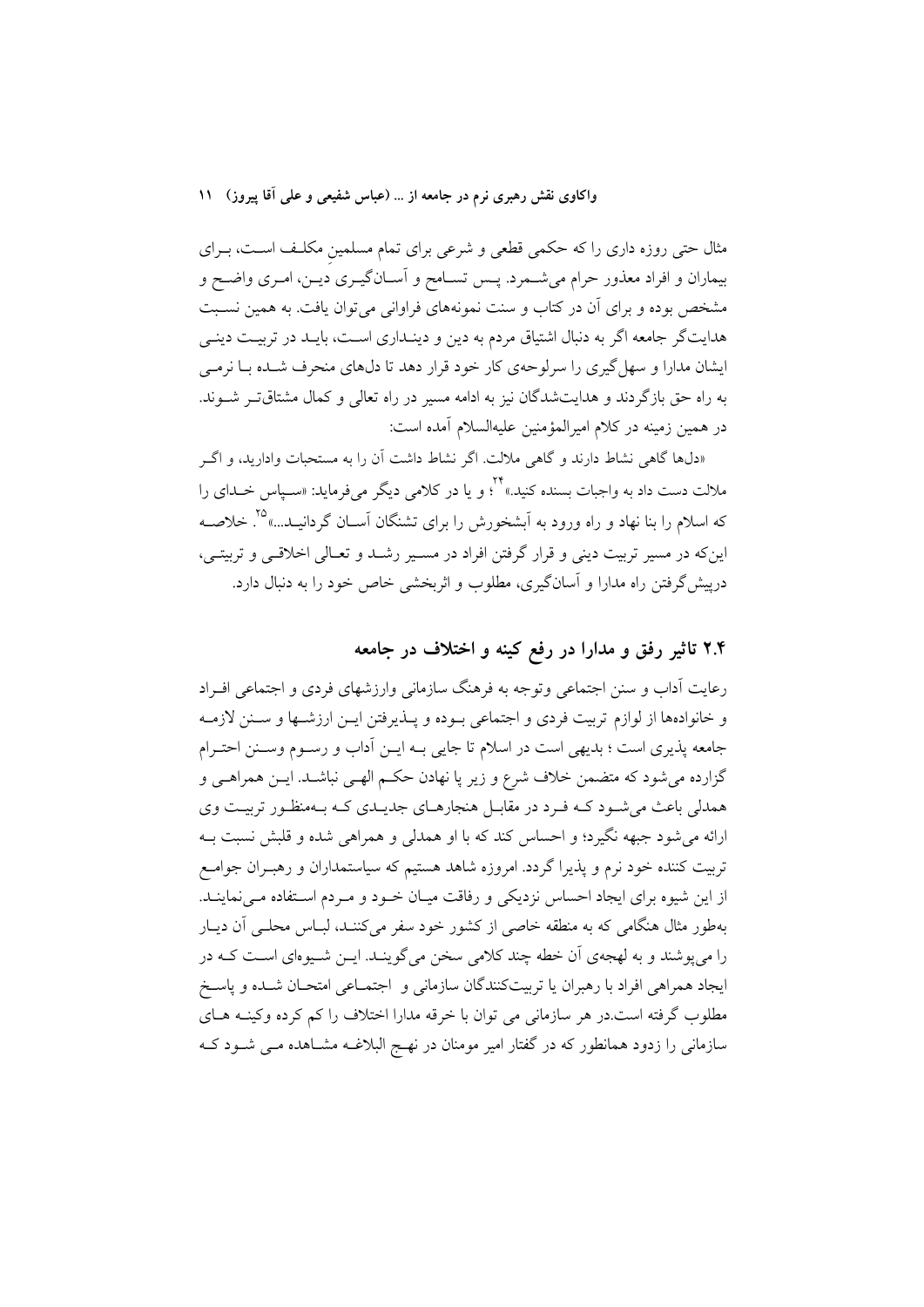۱۲ *یژوهشرنامهٔ علوی*، سال ۱۲، شمارهٔ ۲، پاییز و زمستان ۱۴۰۰

مکانیزم مزبور موجب ایمنی می شود آنجا که می فرماید «هماهنگی با اخلاق مردم مایــهی ایمنی از کینههای آنان است.»۲<sup>۶</sup>

## ۳.۴ نقش نرمش در رهبری نیروها در سازمان و جامعه

رهبران ومديران در سطح خرد(سازمان) وكلان (جامعه) با اقشار متفاوت با ايــدههــا و آراى گوناگون برخورد دارند وبالطبع آنان لازم است صبورانه برای شنیدن همه گونه نظر و عقیــده ۔<br>آمادگی داشته باشند. سیرہ معصومین به ما نشان می دهد که ایشان اجازه سخن گفتن و ابـراز عقیده را حتی به معاندین و منکرین خدا میدادهاند. سیس با سعه صـدر و آرامــش شــبهات ایشان را پاسخ داده و سعی در دلالت آنان به راه صحیح داشتهانــد. بــر اســاس ایــن اندیشــه، مدیران و رهبران پس از شنیدن نظرات مخالف نباید عنان اختیار از کـف بدهنـد و در رفتـار نيكو با مردم ميان موافق و مخالف فرق بگذارنــد.حتى در ايــن تفكــر ، احســان نمــودن بــه مخالفین توصیه شده است؛ زیرا موجبات آرام ساختن ایشـان و جلـوگیری از عکـس|لعمـل خشونتآمیز آنان را فراهم میکند. کلام افراد را تـا آنجـا کـه منجـر بـه گمراهـی و نفـاق و دشمني نگردد و بايـد عاقلانــه و صــبورانه گــوش كــرد چــه اينكــه عكــسالعمــل شــديد و خشونتبار در مقابل هر نوع صدای مخالف مقبولیت مدیرا ن و رهبران را در چشــم نیروهــا و پیروان پایین میآورد.

ممکن است که نیروهای سـازمانی بـر اثـر ضـعف فکـری یـا کـج فهمـی یـا لجاجـت عکسالعمل های نادرست داشته باشند و بـه نـاحق اعتـراض نماینـد؛ در ایـن جـا توصـیهی امام علی علیهالسلام آن است کـه ملایمـت اصـل قـرار گیـرد ولـی بـا قاطعیـت در رفتـار توام گردد تا هم جبههگیری طرف مقابل کاهش یابد و هم حرمت و جایگـاه مــدیر و رهبــر سازمان و جامعه حفظ گردد.علی (ع) ابزار ریاست ومدیریت را داشتن ظرفیت بالای قـــدرت تحمل وسعه صدر دانسته ومي فرمايد :

«ابزار رياست [و مديريت] وسعت نظر [و قدرت تحمل سختي،ها] است »<sup>۲۷</sup>. با توجه به فرمایش امام (ع) در رهبری نیروها رفق و مدارا نقــش کلیــدی دارد ایشــان در نامه به یکی از کارگزاران خود می نویسد :

اينان [= عهد شكنان جمل] به خاطر ناخشنودي از حكومت من به يكديگر پيوستهانــد و تا وقتی وحدت اجتَماعی شما را در خطر زوال نبینم شکیبایی میورزم، زیــرا اگــر آنــان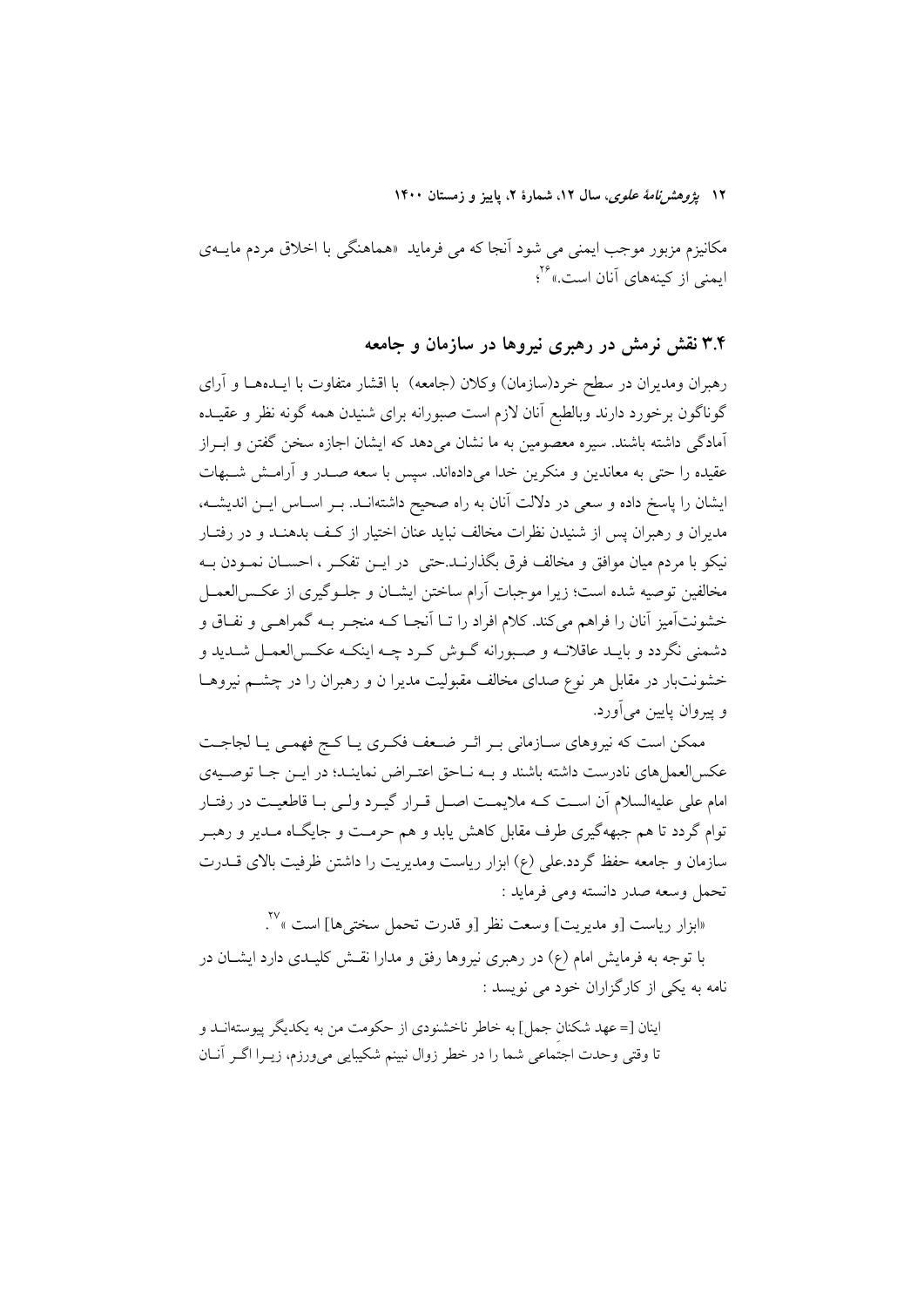بخواهند انديشه شوم خود را [= برهم زدن بيعت و سپردن كـار بـه شـورايي ديگـر] بـه انجام رسانند، نظام امور مسلمانان از هم گسیخته خواهد شد...<sup>۲۸</sup>

اّن حضرت در جای دیگر با تاکید بر نرم خویبی و مدارا اظهار می دارد کـه : «بــد اّنکـه بصـره جایگـاه فـرودِ شـیطان و کشــتگاه فتنــههاســت، پــس مـردمش را بــه احســان دل خوش ساز…»<sup>۲۹</sup>

و در گفتار دیگری به یکی از مدیران خود چنین اظهار می دارد که: «امّـا بعـد، دهقانــان شهر تو، از رفتار خشن و سخت دلی تو شکایت کردهاند، که آنان را خوار شمرده و بر آنــان ستم کردهای…پس برای آنان جامهای از مدارا، توأم با اندکی درشتی بر تــن کــن…» `` بــا تحلیل محتوای فرمایشات امام مشاهده می شود که رفق ومدارا ونـرمش در مـدیریت و رهبری نیروها اهمیت زیادی دارد.

۴.۴ تاثیر گذشت هنگام قدرت و توانایی در رهبری

عفو و گذشت از فرد خطاکار البته مشروط به اینکه موجب جسارت و حق به جانـب شــدن وي نشـود، مـي توانـد زمينــهسـاز خـوبي بـراي اقـدام وي بــه اصــلاح خـود و جبـران خطایش شود. ``

امیرالمؤمنین علیهالسلام پس از ۲۵ سال سکوت و صبوری بر عهدشکنی و خیانت مـردم پس از رحلت پیامبر (ص) و خانهنشین نمودن اجباری ایشان، هنگامی کـه بـه اصـرار امـت، خلافت را پذیرفتند، کاملاً قادر بر تنبیه و مجازات خائنان و پیمانشکنان بودنـد، امــا از حــق الهی و انسانی خود گذشتند واز خطای ایشان گذشت کرده و در صـدد انتقـام هنجارشـکنان برنیامدند. به این ترتیب جامعه را که پس از قضایای کشته شدن عثمــان گرفتــار چنددســتگی و هرج و مرج شده بود، دچار التهـاب بیشـتر ننمـوده و راه را بـرای توبـه و هـدایت افـراد خطاکار پشیمان باز گذاشتند و تنها در چند خطبه و کلام بهمنظور تنبه، وقایع پس از ستقیفه را متذکر شده و اشتباهات مردم را گوشزد نمودند.

روشن است که هر توانایی و قدرتی، فضل و نعمتی از جانب خداوند است. چه برتــری نیروی بدنی بر دیگری باشد یا قدرت حکمروایی بر مردم یا توان شکست دادن دشــمن. از كلام معصوم عليهالسلام اين گونه برمي]يد كه بايد در اين زمينه نيز متخلق به اخلاق\لله بــود.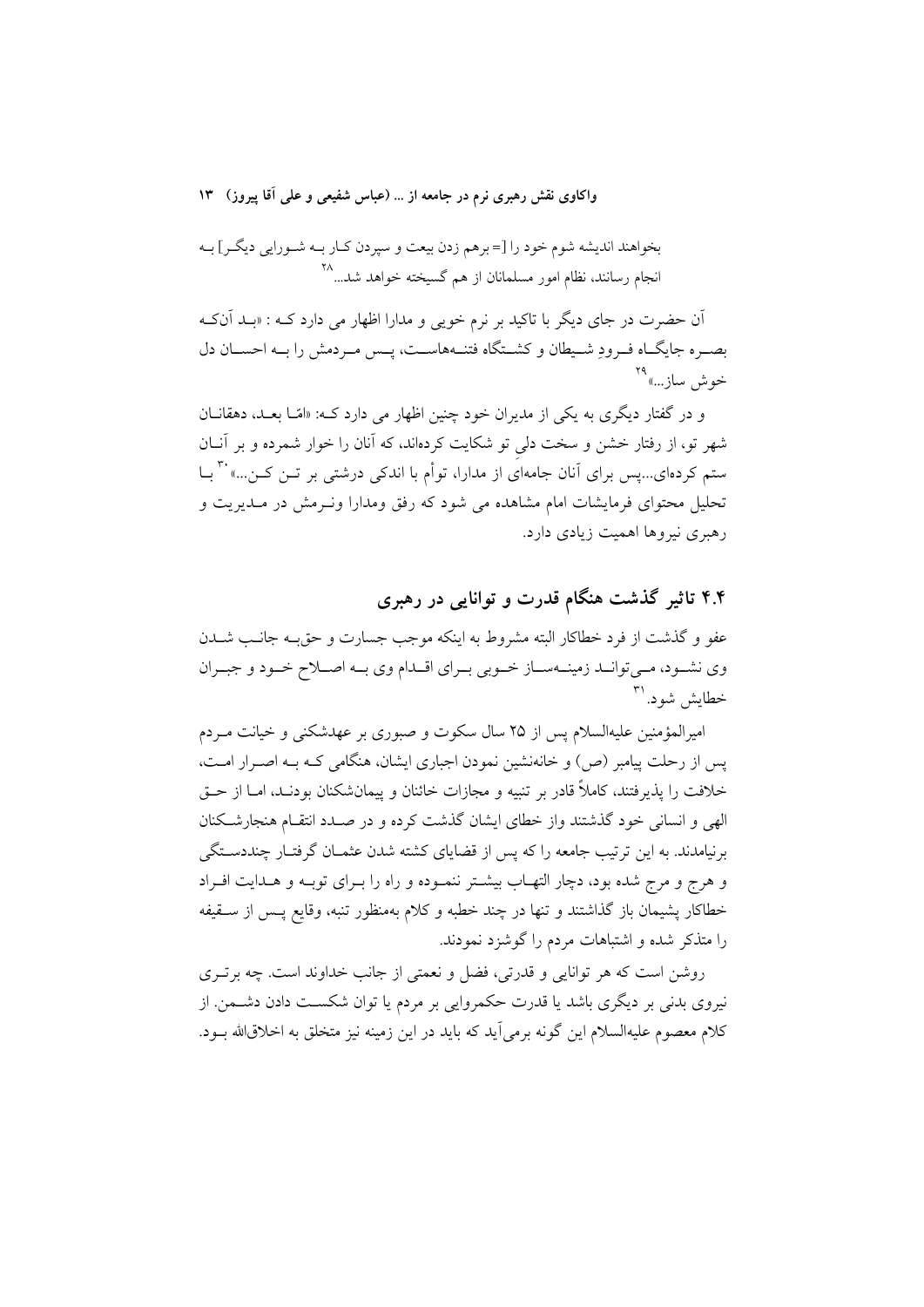۱۴ پژ*وهشرنامهٔ علوی*، سال ۱۲، شمارهٔ ۲، پاییز و زمستان ۱۴۰۰

یعنی همان گونه که خداوند قادر مطلـق در کتـابش فرمـوده مـیتوانـد دشـمنان خـدا را بـه چشمبرهمزدنی از صفحهی روزگار محو نماید، اما به ایشان فرصت مـیدهـد و از برتـری و قدرت لایزال خود در برابر عصیان آنان استفاده نمی کند و حتی در مقام رحمانیت، ایشـان را از نعمت حیات و دیگر نعمات وابسته به آن محروم نمی نماید. پس شایسته است کـه مــدیر و رهبر دينې نيز در صورت قهر و غلبه و قدرت چه در اداره امور افـراد جامعــه يــا دشــمنان شکست خورده یا زیردستان و… همین رویه را در پیش بگیرد و در عین داشتن توانایی تنبیــه و مجازات، با ایشان مدارا نماید تا مصداق خلیفه الله بودن در چشم همگان روشن گردد.

امام (ع) با تاکید بر امر مدارا با نیروها ، برگذشت از خطاهـای دیگــران توصــیه کــرده و میفرماید: «خود میدانید چگونــه رشــتهی طاعــت را گسســتید و در راه دشــمنی و جــدایی گام نهادید. من از گناهکارتان درگذشتم و از گریختگانتان شمشیر را برداشتم...» ۳۲

ایشان گذشت از دیگران را در زمان توانـایی وقــدرت ســتوده ومــی فرمایــد: «اَنکــه ب مجازات کردن تواناتر است به گذشت نمودن سزاوارتر اســت."<sup>۳</sup>در جـای دیگــر چنــین می فرماید: «هر گاه بر دشمن خویش چیره گشتی، بخشودن و در گذشتن از او را شکرانه ی غلبه بر او قرار ده».

از اینـرو در منظومـه فكـرى علـوى گذشـت از خطاهـاى دیگـران در زمـان قــدرت و توانایی می تواند به عنوان زکات پیروزی تلقی گردد؛ چنانچه در گفتار حضرت بر آن تاکیــد شده است:

«گذشت زکات پیروزی است.» ٌ<sup>۳۵</sup> آن حضـرت بــا اینکــه خــود را ســزاوارتر از دیگــران دانسته مع الوصف در سیره عملی خود بر نرمش و گذشت تاکید داشتند، همچنانکـه یــس از رحـلت پيـامبر (ص)، بـا اينكه خلافت و جانشيني پيامبر (ص) را حق مـسلم و الهي خــود می دانست ،اما هنگامی که دیگران حــکومت را تــصاحب و غصـب کردنـد، در برابرشــان مـدارا پيـــشه كـرد؛ و ايــن مـدارا، ٢٥ سـال طــول كشـيد تـا اينكــه جامعــه متوجــه فقــدان بی عدالتی شده و خودجوش حکومت علی علیهالسلام را خوستار شدند.

اّن حضرت در ترسیم جایگاه خود اظهار می دارند که: «هان! به خدا سوگند کــه اَن مــرد [= ابوبکر پسر ابوقحافه] لباس خلافت را بر تن کرد در حالی که نیک میدانست جایگاه مــن در خلافت مانند محور سنگ آسیاب و آسیاب است…»<sup>۳۶</sup>امام (ع) سـیره خــود را در تعامــل با نیروها اینگونه به تصویر می کشد : «تا توانستم کوشیدم شما را از هـر سـو حفـظ کـنم. از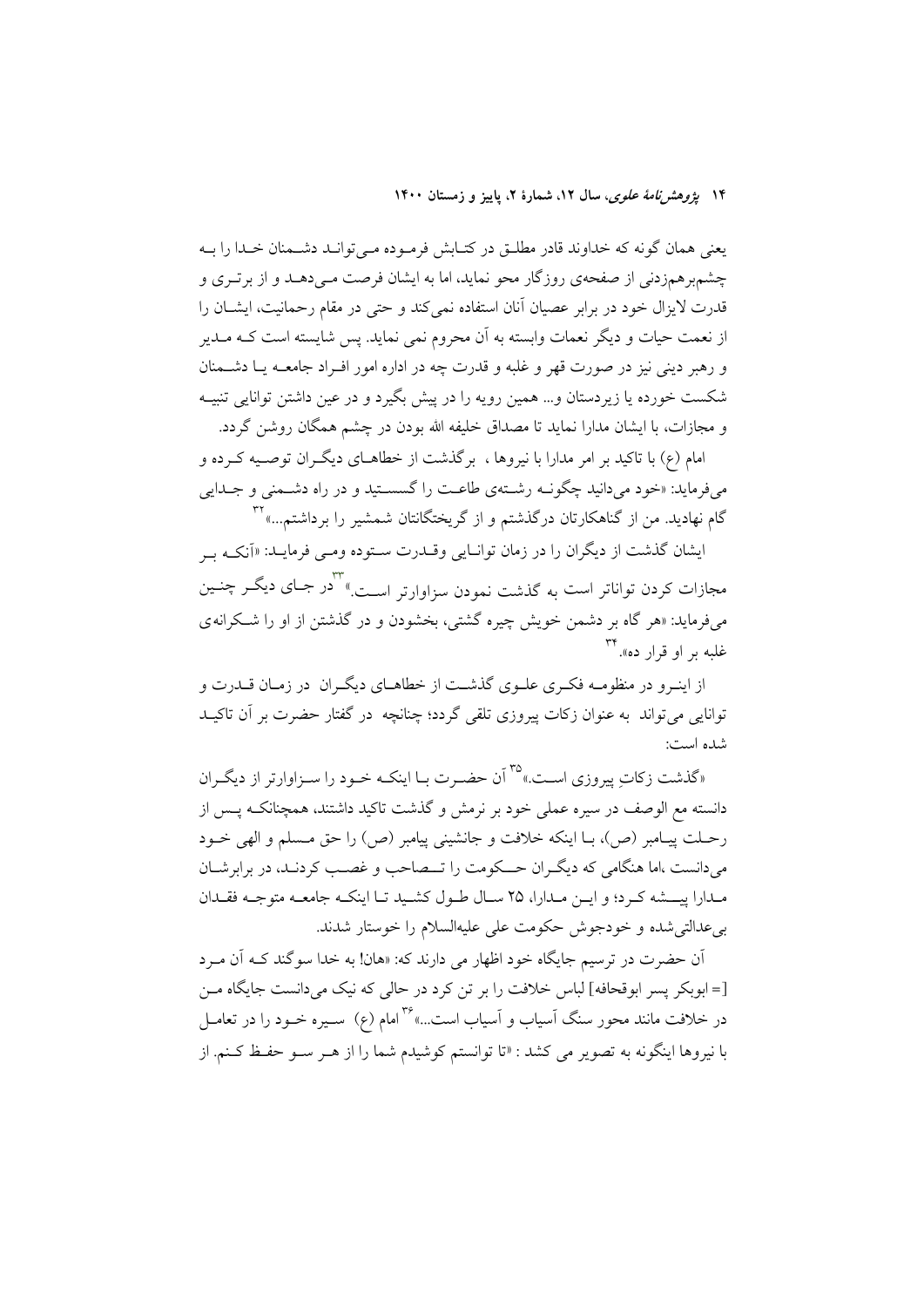بند ذَلَت اَزادتان کردم و از حلقهی ستم رهایتـان ســاختم و ایــن بــه خــاطر سپاسـگزاری از ۔<br>خوبی اندک شما و چشمپوشی از زشتیهای بسیارتان بود …"

با توجه به این رویکرد طبق همین اصـل مهـم ، امـام علیـهالسـلام بـه کـارگزاران خـود توصیه میکنند که از لغزش و خطاهای مردم بگذرید، همانطور که دوست دارید خداونـد و آنان از اشتباهات شما در گذرند. امام در این زمینه می فرماید:

مهربانی و محبت ورزیدن و لطف به رعیّت را پوشش دل خود قـرار ده... لغـزش هـا از آنــان ســر مــي زنــد و خطاهــا بــر آنــان روى مــي أورد و گناهــاني بــه عمــد يــا اشــتباه مرتکب میشوند. پس همانگونه که دوست داری خداوند بخشش و چشمپوشــیاش را ارزانیت کند، تو نیز بر مردم ببخش و خطاهایشان را نادیده گیر…<sup>۳۸</sup>

در گفتار امام مکانیزم گذشت و بردباری ورهبـری صـبورانه حتـبی مـبی توانــد در زمــان بحران به کمک مدیران منجر شود چنانچه می فرماید:

«نخستین یاداشی که بردبار از بردباریش دریافت میکند، آن است که مردم در رویـارویی با نادان باور اويند.»

و نهایتـا اَن حضـرت ، سـرانجام نیـک مـدیران و رهبـران را در پرتـو چشــم پوشــی از لغزشهای دیگران رصد نموده و می فرماید : «و اَنگاه کــه بــر مســند حکومــت نشســتهای از لغزشها چشم پوشی کن تا سرانجام نیک از آن تو باشد...» <sup>۴۰</sup>

۵.۴ لزوم موقعیتشناسی در رفق و مدارای سازمانی

ممکن است این پرسش مطرح گردد که در پارادایم علوی اصل رفتی ومـدارای سـازمانی در چه موقعیتی کارآمدی دارد ؟ به این معنا که مدیر و رهبر سازمانی کجا باید نرمـی و ســازش به خرج دهد و كجا قاطعيت داشته باشد و كجا تركيبي از نرمش و خشونت را به كبار ببنيدد تا نظم در مجموعه برقرار گردد.چه اینکه نرمی و ملایمت در غیر جایگاه خود باعث جـلـی گرفته نشدن آمـوزش و ارزش،هـا و هنجارهـا مـی شـود و در افـرادی کـه بـه هنجارشـکنی گرایش دارند، تمایل به سرپیچی را ایجاد میکند. سختگیری بیش از حـد نیـز، نیروهـای سازمانی را دل;ده و مأبوس کے ده و شـوق بـه پــذبرش ارزش هــا و هنجارهــا و در نتيجـه جامعه پذیر شدن را در آنها از بین می برد. هدایتگر یا رهبر جامعــه بایــد بــدون جانــبداری،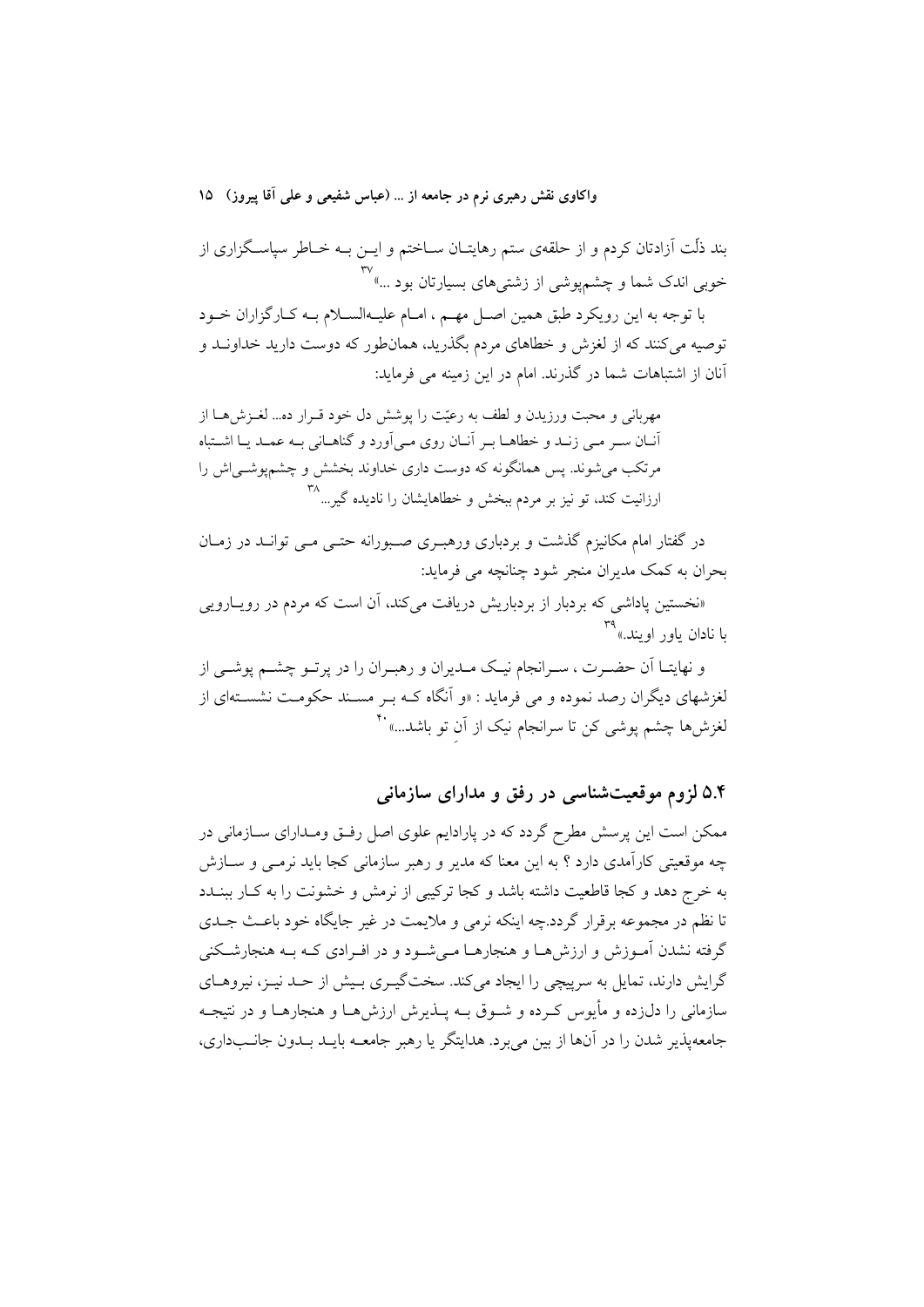۱۶ ی*ژوهش نامهٔ علوی*، سال ۱۲، شمارهٔ ۲، پاییز و زمستان ۱۴۰۰

همهی اقشار را به یکدیده بنگرد تا بتواند به عـدل و داد میـان ایشـان رفتـار نمایـد. معنـای عدالت نیز همین است؛ اینکه هر شیء و عملی در جای درست خـود قـرار گیـرد. امـام (ع) با توجه به عدالت وموقعیت شناسی مدیران توصیه می کند که:

و درشتی و نرمی را درهمآمیز و آنجا که مهربانی باید، مهربانی پیشـه کــن و آنجـا کــه جز درشتی به کار نیاید، درشتی پیش گیر. در برابر شهروندان، فـروتن بـاش و بــا آنــان، گشادهرویی کن و نرمخـویی نما...تــا بزرگــان، در تــو طمـع ســتم نکننــد و ناتوانــان، از عدالتت مأيوس نگردند. '؟

در جای دیگر چنین می فرماید: «با مردمْ فروتن، نرمخوی و گشاده روی باش همه را به یک چشــم و یکســان بنگــر تــا بزرگان بر تو طمع ستم بر ناتوانان نبندند و ناتوانان از عدالتت نومید نگردند.»<sup>۴۲</sup>

۶.۴ نقش رفق و مدارا در رهبری و هدایت گمراهان

علی علیهالسلام حاکم برحق جامعه اسلامی بود؛ و با فشار افرادی که بعداً در صـف خــوارج جاي گرفتند مجبور به پذيرش حكميت شد. با اين حال آنها عليـه حــاكم منتخـب خــدا و مردم به بهانههای واهی خروج کردند. امام ع قادر بود بدون ملایمت و بـا اعمـال خشــونت قانونی، ایشان را سر جای خود بنشاند، با این حال نه همچون یک حاکم مسـتبد بلکـه ماننــد مربی و یدری مهربان به جمع ایشان رفت و خطبهای ایراد فرمــود. ســخنان تــوأم بــا رفــق و مدارای امام علیهالسلام بر بخشی از خوارج اثر گذاشت و نتیجـهی آن، دور شــدن ایشــان از لجاجت و تندروي بود كه نشــاندهنــدهي صــواب بــودن راه و رســم معصــوم عليــهالســـلام به **د**ه است.۳

«اَیا وقتی شامیان از روی حیله و فریب و مکر و نیرنگ قرآنهــا را بــر ســر نیــزه کردنــد نگفتىد …»

# ۵. تاثیر رفق و مدارا در همدلی نیروها با رهبری

به طور کلی نرمش و خوش خویی باعث می شود که افراد بیشتری از قشـرهای مختلـف بـه مدیران و رهبران جـذب شــوند. زیــرا خشــونت رفتــار باعــث دوری و پراکنــدگی مــردم از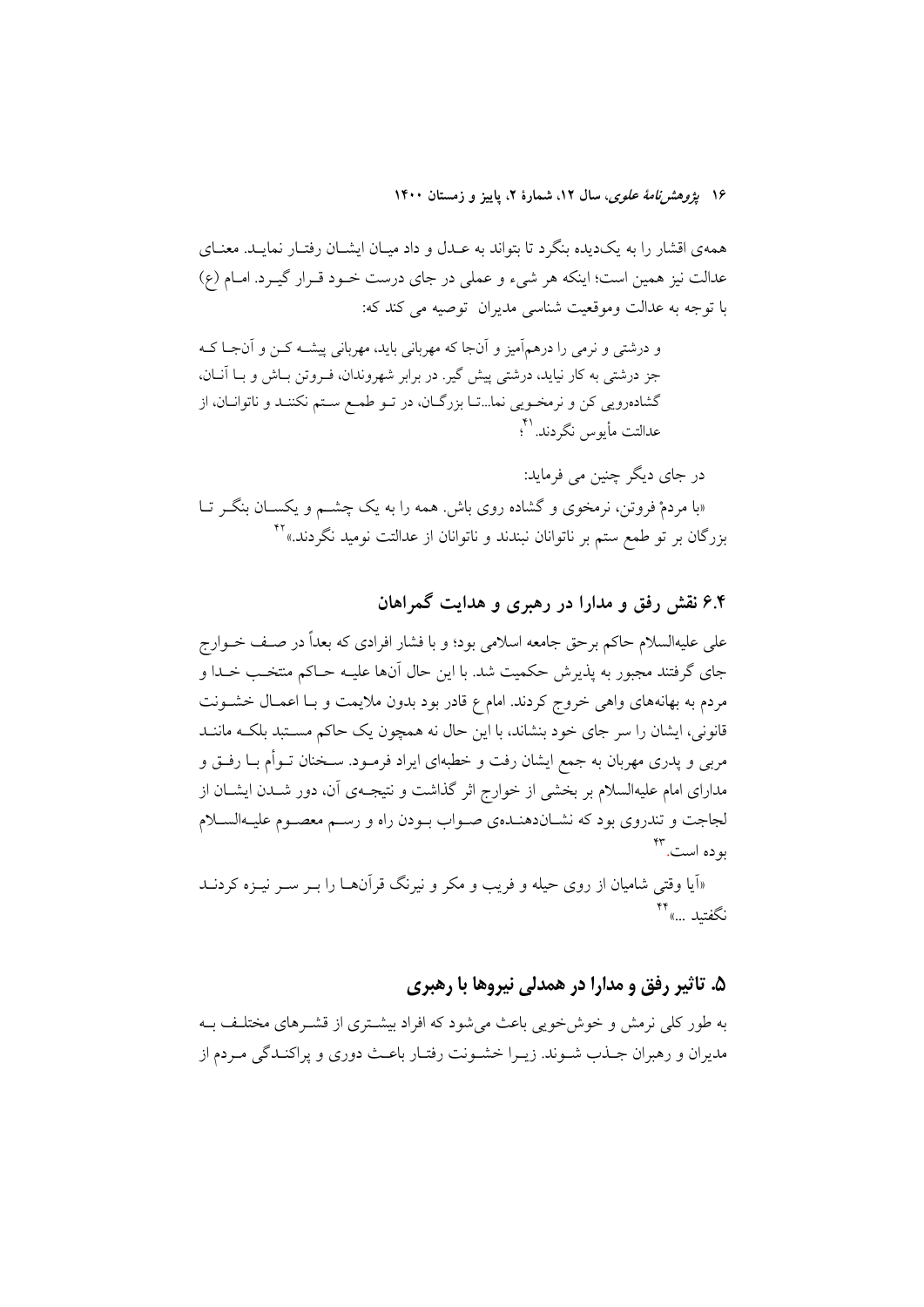گردآنان می شود. خداوند به موسی علیهالسلام توصیه میکند که با فردی همچون فرعون ک در اوج تکبر بود و بـه بنـی|سـرائيل در بـالاترين حـد ظلـم مـی کـرد بـا نرمـی و ملايمـت سخن بگوید تا بلکه به راه درست هـدایت شـود. یـک مـدیر بـرای اَنکـه سـخنش در دل نیروهای سازمانی تأثیر کند باید مدارا و ملایمت را در کلام و رفتـار بـا آنــان پیشــه کنــد تــا زمینهی فراگیری آموزش ها و پس از آن، پذیرش و عمل به هنجارهــای ســازمانی را درآنــان فراهم نمايد. امام علي (ع) با بيان جريان حضـرت موســي (ع) وتعــاملش بــا فرعــون چنــين اظهار می دارد :

موسی بن عمران همراه به ادرش هبارون ـ درود خداونـد بـر ایشـان بـاد ـ بـر فرعـون درآمدند، در حالی که جامهای پشمینه بر تن و عصایی بـه دسـت داشـتند و بـا فرعـون شرط کردند که اگر اسلام آورد حکومتش باقی و عزّتش پایدار باشد...<sup>۴۵</sup>

اّن حضرت نتیجه عملی رفق و مدارا را در جذب نیروهـا وفراوانــی دوســتان مــی دانــد و مىفرمايد:

«هر كه نهال وجودش نرم [و اخلاقش خوش] باشد شاخ و بر او [= دوستان و يـارانش] فراوان است. [یعنی هر که خوشخوی بود دوستانش فراوان گردد.]» <sup>۴۶</sup>

و در جای دیگر می فرماید: «دلهای مردان [رمنده و] وحشی اسـت، پـس هـر کـس بـا آنها انس گيرد به او روي ميآورند.»<sup>۴۷</sup>

یادآوری می شود که مـدارا و نـرمش در مســائل اصــولی و پایــهای و اجــرای حــدود و احکام، صورت نمي گيرد؛ زيرا در بعضي افراد که دچار نفاق و لجاجت هستند، مـدارا، راه را برای ارتکاب جرم و جنایت باز کرده و امنیت اجتماعی را بـه خطـر مـی|نــدازد.امام در ایــن زمينه مي فرمايد:

آگاه باشید که خداوند مرا فرمان داده که با ستمپیشگان و پیمانشکنان و فسـاد کننــدگان در زمین مبارزه کنم. [در این راه] با ناکثین [= پیمان شکنان، اصحاب جمـل] جنگیــدم و با قاسطین [= تجاوزکاران، یاران معاویه] نبـرد کـردم و مـارقین را [= بیـرون شـدگان از مدار دین، خوارج] زبون و خوار ساختم.<sup>۴۸</sup>

حضرت منشا اصلي سيره خويش را در اعمال قوانين بـدون لحـاظ رفـق ومـدارا حكـم قطعي الهي وسيره رسول خدا ذكر مي كند أنجا كه مي فرمايد: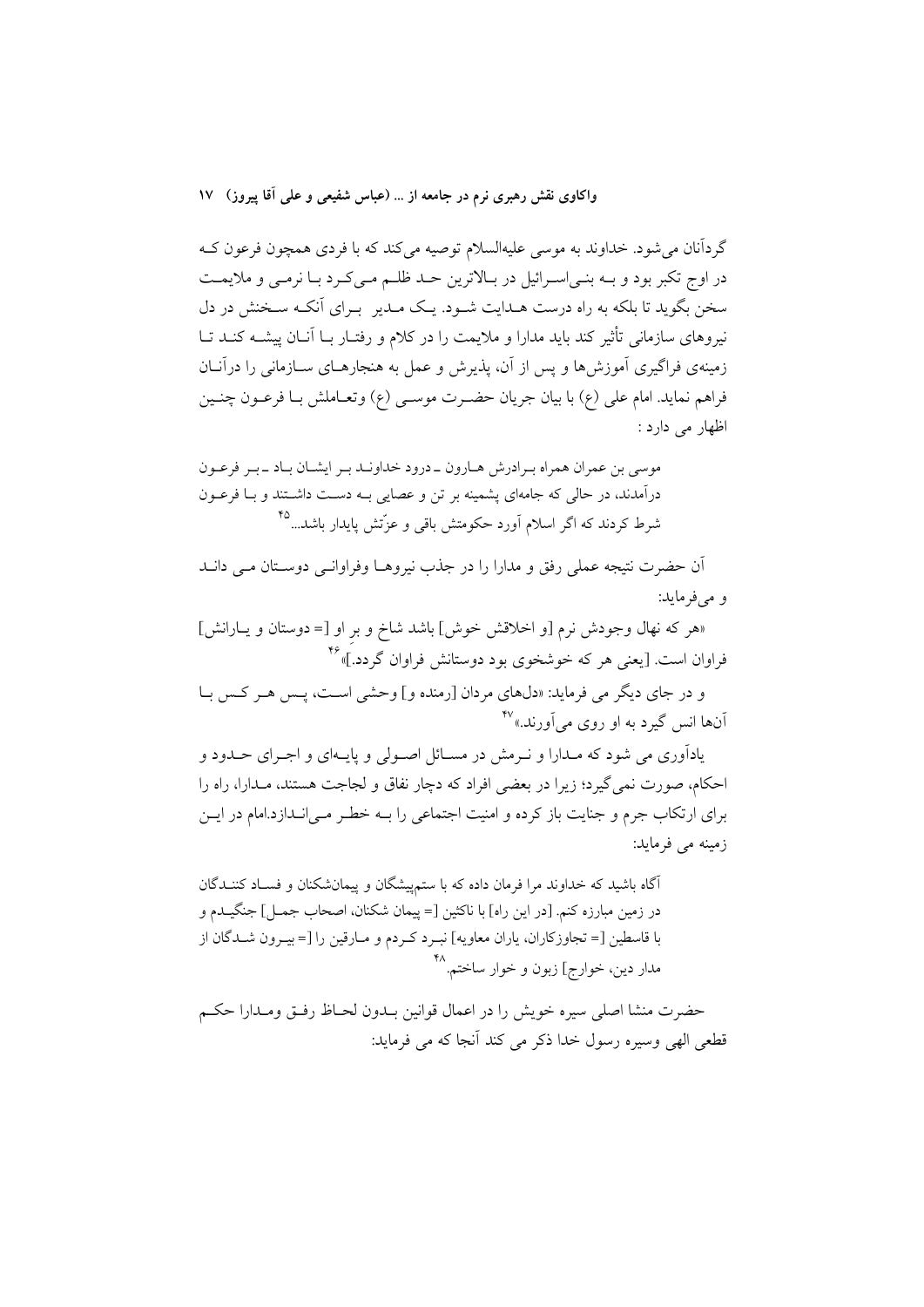۱۸ يژوهشرنامهٔ علوی، سال ۱۲، شمارهٔ ۲، پاييز و زمستان ۱۴۰۰

«امّا اینکه گفتید چرا بیتالمال را مساوی تقسیم نمودم، بدانید که من در این موضـوع بــه رأي خود حكم نكردم و پيرو ميل خود نبودم ...» ٌ؟ بلكه من و شما مي دانيم كـه ايــن همــان چیزی است که رسول خدا صلی اللّهعلیهوآلهوسلمآورده و حکمی قطعی است.

يادأوري مي شود كه اعمال قوانين وانجام فعاليتها ووظـايف توسـط حضـرت بــا هــدف رهبری وارشاد نیروها وبر مدار هدایتگری صورت مـی گرفتـه اسـت چنانچـه مـی فرمایـد: «اما این که می گویید: در جنگ با شامیان مردّد هستم! به خدا قسم یـک روز جنـگ را عقـب نینداختم مگر آنکه امید داشـتم گروهـی از ایــن مــردم بــه مــن بییوندنــد و بــه واســطه مــن هداىت گردند...» <sup>۵۰</sup>

#### ۶. حد و مرز رفق و مدارا در جامعه پذیرنمودن افراد زیرمجموعه

هنگامی که مدیر یا رهبر سازمان با رفتارهای نابهنجار نیروهای سازمانی روبرو مــی گــردد، از آنجا که شرایط امر به معروف و نهی از منکر را داراست <sup>۵</sup>، به آن مبادرت می,ورزد؛ ایــن، در واقع همان تلاش در جهت جامعـهپـذير كـردن افـراد و دلالـت آنهـا بـه ارزشهـا اسـت. امامءلي عليهالسلام نيز وقتي با جهل و نافرماني مردم در اواخر حكومت خود روبرو شــدند، اقدام به نصیحت و تذکر به ایشان نمودند. حاکم و رهبر جامعه هنگامی میتوانـد در اصـلاح امور بکوشد که مردم با وی همکاری نمایند. بنای اسلام بر استبداد نیست. از آنجا که امت بـا امیرالمؤمنین علیهالسلام همراهی نکردند، ایشان طبق وظیفهی شرعی و انسانی بـدون توسـل به خشونت و با نرمی و مدارا سعی کردند با خطابهها و کلمات حکمتآمیز، ایشان را بــه راه صحیح بازگردانند؛ و جایی که دیگر نصیحت نیز کارساز نبـود زبـان بــه شــکوه و نکــوهش اعمال آنان گشودند؛ هرچنـد کــه ســودی نبخشـید.چه اینکــه رفــق و مــدارای امــام علــی ع باعث شد، بیش از وظیفهی الهی خود عمل کند و با وجود عدم اقبال مردم، با امربــهمعــروف و نهی از منکر تلاش نماید تا ایشان را هدایت کند. امام می فرماید:

... و من شما را ـ كه يادگار اسلام و بازماندهى مسلمانان هستيد ـ فرا مى خوانم و هزينـه و عطایا میدهم، با این حال از گرد من پراکنده میشوید و بـا مـن مخالفـت مـیکنیـد؟ اگر آنچه مایهی خشنودی است بگویم بدان خشـنود نمـیشـوید و اگـر آنچـه مایـهی سختی و مشقت است بگویم اتفاق بر آن ندارید<sup>۵۲</sup>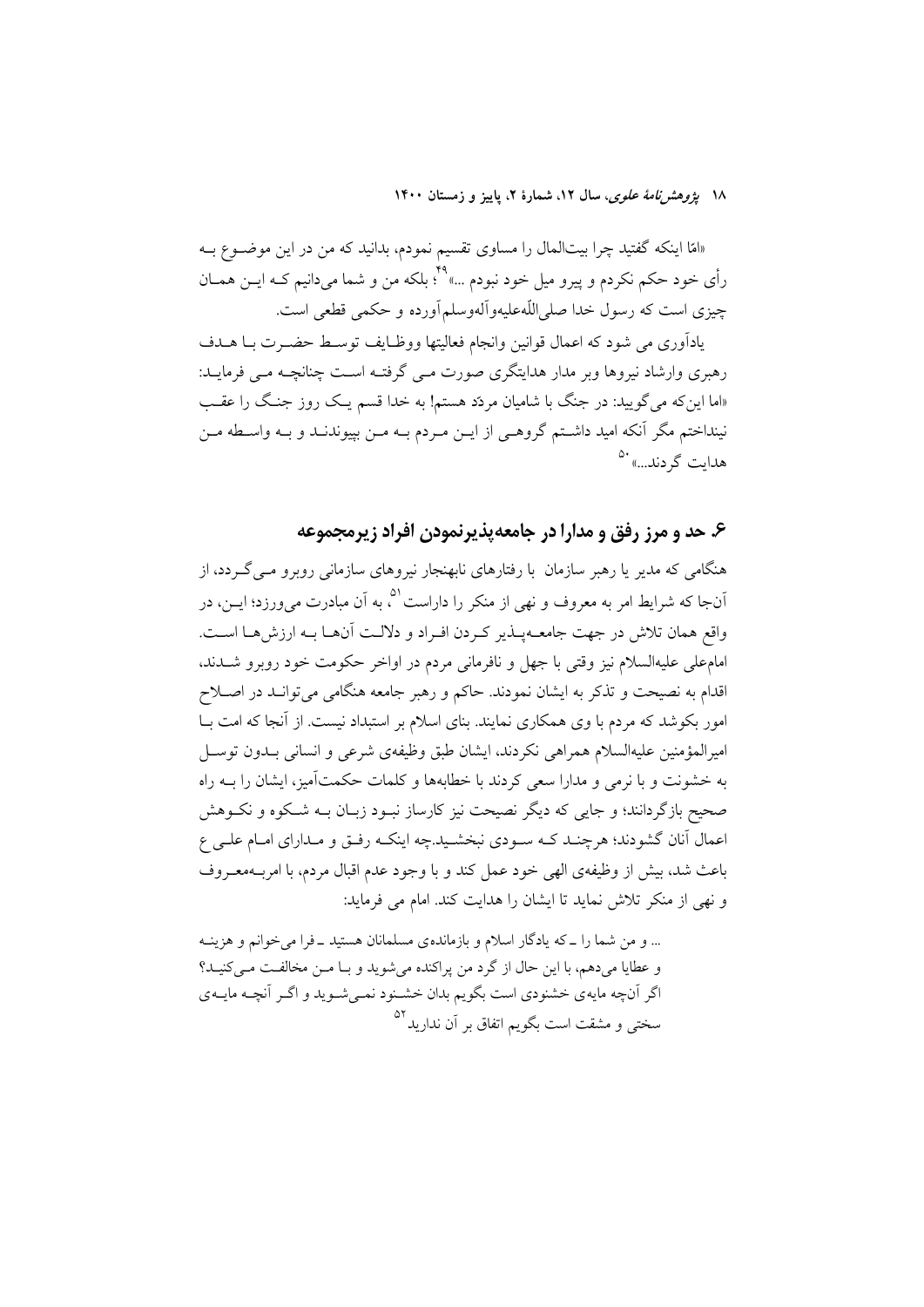ارشاد امام به صورت مستمر ادامه داشته همچنانکه می فرماید:

ای مردم! من شما را به انــدرزهایی کــه پیــامبران بــرای مــردم خــود گفتنــد پنــد دادم و وظیفهای را که جانشینان پیامبران در حق مردم پس از ایشان بــه انجــام رســاندند دربــاره شـما تحقـق بخشـيدم. بــه تازيانــهام ادبتــان كـردم، امــا مســتقيم نشــديد. بــه انــدرزها هشدارتان دادم، ول<sub>ی</sub> جمع نگشتید.<sup>۵۳</sup>؛

همچنانکه مشاهده می شود حضرت در مواقع مختلف با ادبیـات موعظـه ای سـعی بـر هدایت نیروها داشته وبا مکانیزم رفق و مدارا در صدد جامعــه پــذیرکردن نیروهــا در ســطح خرد(سازمان) و در سطح کلان (جامعه) بوده اند.

#### ۷. نتيجه گيري

رفق و مدارا ی رهبری، شیوهای عملی است که در جوامع امروزی بـرای رسـیدن بــه تعامــل متقابل و پیشرفت و کمال در اخلاقیات، تضمین شده و قابل اجراست.

رفق و مدارا بهمثابهی ابزاری برای پیشگیری از خطا یا جلوگیری از تکرار اشتباه افـراد در جهت بازگر داندن آنها به جامعه قابل استفاده است.

رفق و مدارا باعث می شود فضایی از همدلی و سازگاری بـه وجـود آیــد و روابــط بــین انسانها از کدورت به مهربانی تبدیل شود.

چنانچه در حوزه تعاملات اجتماعی در سطح خرد (ســازمان) و ســطح کلان(جامعــه) ، دارای گذشت، همراهی، سازگاری، رفق و مدارا باشیم، قطعـاً دارای یـک ســازمان و جامعــه سالم و متعادل خواهیم بود.

روش امیرالمــؤمنین علیــه اســلام بــهعنــوان الگــویی تمــام و کمــال در تربیــت بشــر، نشان میدهد که ایشان نرمش و قاطعیت را چـه در برخـورد بـهعنـوان حـاکم بـا مـردم و چه بهعنوان مدیر و رهبر جامعه به هــم مــی|میخــت. بنــای وی تــا حــد امکــان بــر رفــق و مدارا بود؛ اما در برابر تضييع حق خدا يا مردم با شدت و حدت مي!يستاد. عـدالت ايشـان – بـه معنـاي قـرار دادن هـر چيـز در جايگــاه خــود ــ در بــهكــارگيري رفــق و مــدارا نيــز مصداق داشت؛ یعنی هر جا لازم بود سازش و نرمش پیشـه مـیiمـود و هـر جـا نیـاز بـود قاطعیت به خرج میداد.از اینرو در اعمال رفق و مدارا به صورت اقتضایی عمل می کرد.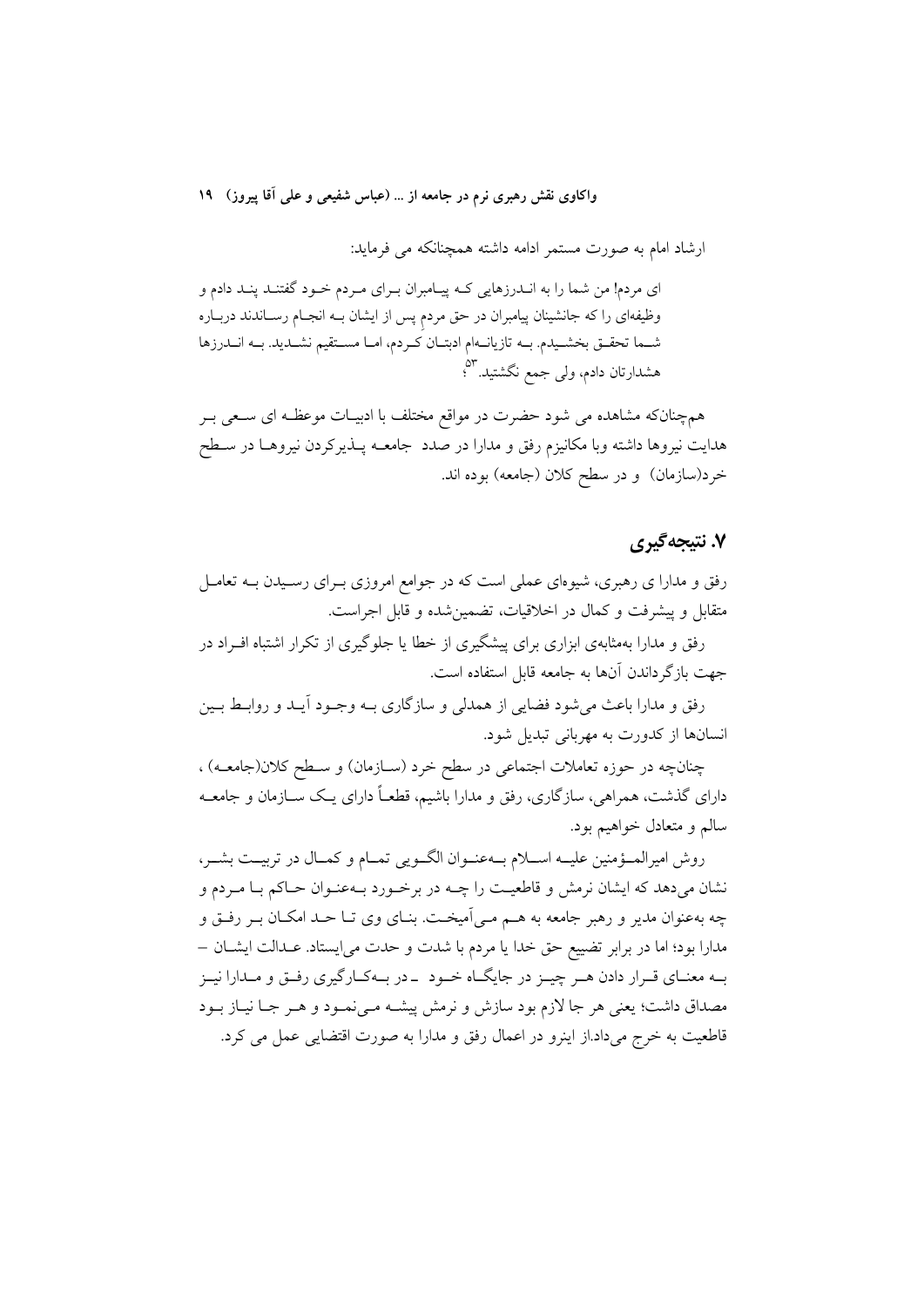۲۰ *پژوهش نامهٔ علوی*، سال ۱۲، شمارهٔ ۲، یاییز و زمستان ۱۴۰۰

# پ*ی ن*وشتھا

۱. شعاری نژاد، ۱۳۶۴: ۴۱۵. ٢. فَبما رَحْمَة مِنَ اللَّهِ لِنْتَ لَهُمْ وَ لَوْ كُنْتَ فَظًّا غَليظَ الْقَلْبِ لاَنْفَضُّوا مِنْ حَوْلِكَ فَاعْفُ عَنْهُمْ وَ اسْتَغْفِرْ لَهُمْ وَ ... . آل عمّ إن، آيه ١٥٩ ٣. معجم مقاييس اللغه، ج ٢، ص ٤٨٣؛ العين، ج ٨ ص ٢٨٣؛ لسان العرب، ج ١٤، ص ٣٠٨. ۴. إذَا حُيِّيتَ بتَحِيَّة فَحَىٍّ بأَحْسَنَ مِنْهَا، وَ إذَا أُسْدِيَتْ إلَيْکَ يَدٌ فَکَافِتْهَا بِمَا يُرْبى عَلَيْهَا، وَ الْفَضْلُ مَـعَ ذَلِـکَ لِلْبَادِي نهجِالبلاغه، حكمت ۶۲. ۵. مجله مکتب اسلام، شماره ۴ (سال ۸۳), ثقفی، سید محمد ۶. فلسفه تعلیم و تربیت، ج ۱: ۴۶۱–۳۷۴ ٧. فلسفه تعليم و تربيت، ج ١: ٣٨۴  $\Delta V - \Delta S$ : ۱۳۷۴ مطهری، ۱۳۷۴) ٩. هُمْ وَاللَّهِ رَبَّوُا الْإِسْلاَمَ كَمَا يُربَّى الْفِلْوُ مَـعَ غَنَــائِهِمْ بِأَيْــدِيهِمُ السِّـبَاطِ، وَ أَلْسِــنَتِهِمُ السِّـلاَطِ. فصح البلاغـه. حكمت ۴۶۵ ١٠. خليل بن احمد فراهيدي، العين، ج2. ١۴٩. ١١. ابن فارس، معجم مقاييس اللغه، ج٢: ٣١٨. ١٢. ابن منظور، لسان العرب، ج ٩: ٢٥٧ و ج ١٠: ٧٥؛ فراهيدي، العين، بيتا ج ٢: ١٥٧ ١٣. عميد، ١٣٨٤:٢٠٤:١٣٨ انوري ۶۸٠٩:١٣٨١ دهخدا، ١٣٧٧:١٣٧١ ١۴. ابن|ثير، النهاية في غريب الحديث و الأثر، ج٢: ١١٥ ۱۵. دورکیم، ۱۳۴۳: ۱۳۰ ۱۶. نهج|لبلاغه، خطبه ۱۲۷. ١٧. برگرفته از مبانی جامعه شناسی، غلامرضا صدیق اورعی. ١٨. نظرات برگرفته از مقاله: بررسي جامعــه شــناختي رابطــه الگوهــاي دينــداري بــا انــواع مــداراي اجتماعی در بین دانشجویان دانشگاه شـیراز، مـومنی، مـریم، فرهنـگ در دانشـگاه اسـلامی ۲۰، سال ششم، شماره سوم، پاییز ۱۳۹۵ ۱۹. گالئو تير، ۲۰۰۲– والرز – هورتون، ۲۰۰۱ ۲۰. پیتس، (عسگری،۱۳۹۲)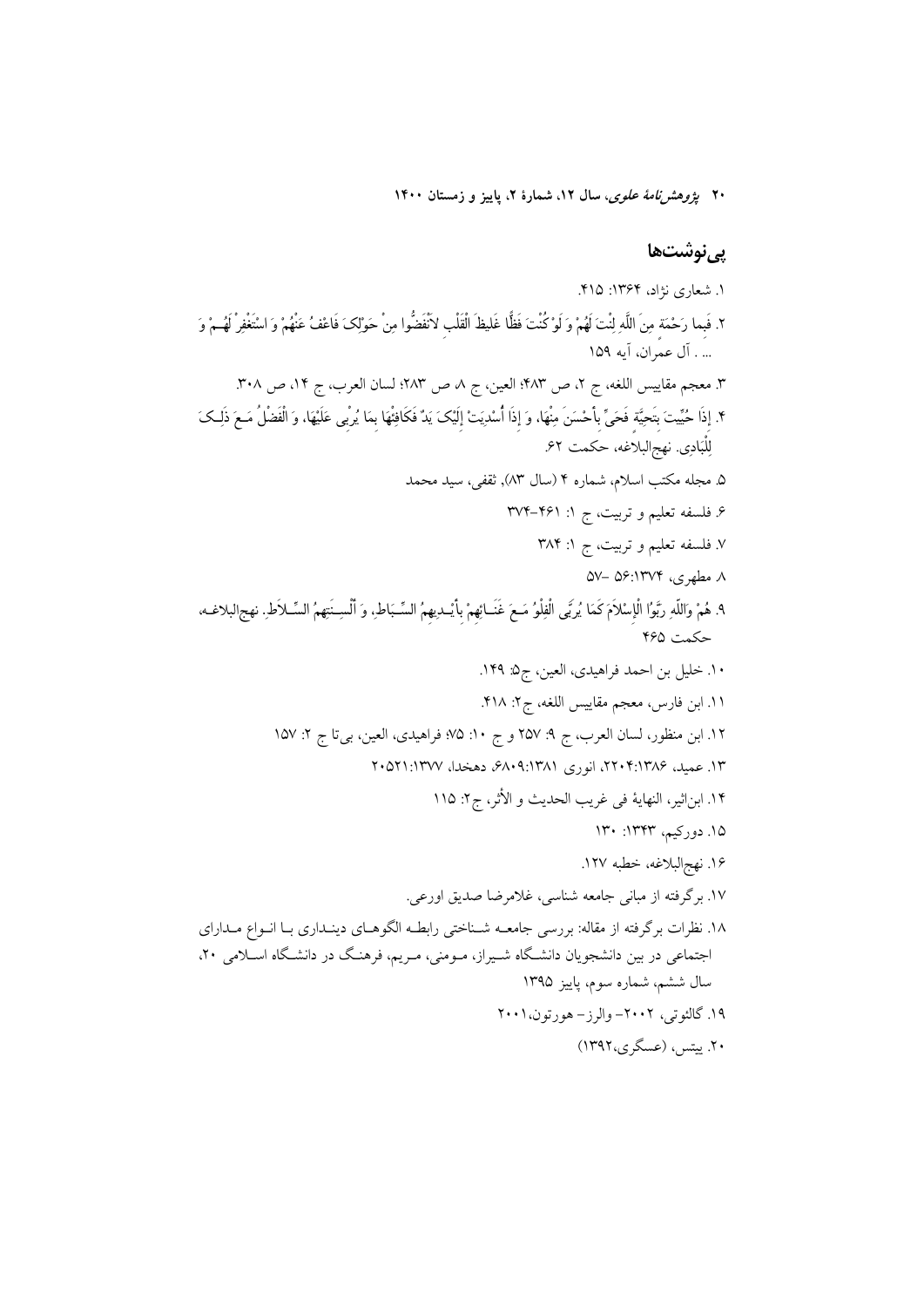واکاوی نقش رهبری نرم در جامعه از … (عباس شفیعی و علمی آقا پیروز) ۲۱ ٢١. الميزان في تفسير القرآن، محمدحسين طباطبايي، ج ١۶: ٥۴ – ٥٥ و ج ٠: ٢٠؛ و مكارمشـيرازي، ج ۱۶: ۱۱۰ و نراقبي، ج ۱: ۳۴۰. ۲۲. مرتضی مطهری، مجموعه آثار،۱۳۷۷ ٢٣. لايكلف الله نفسا الا وسعها. ٢٢. إنَّ لِلْقُلُوبِ إقْبَالاً وَ إدْبَاراً؛ فَإِذَا أَقْبَلَتْ فَاحْمِلُوهَــا عَلَــى النَّوَافِــل، وَ إذَا اَدْبَــرَتْ فَاقْتَصِــرُوا بهَــا عَلَــى الْفَرَائِض. نهجالبلاغه، حكمت ٣١٢ ٢۵. الْحَمْدُلِلَّهِ الَّذِي شَرَعَ الإِسْلاَمَ فَسَهَّلَ شَرَائِعَهُ لِمَنْ وَرَدَهُ... . نهج|لبلاغه، خطبه ١٠۶. ٢۶. مُقَارَبَةُ النَّاسِ فِي أَخْلاَقِهِمْ أَمْنٌ مِنْ غَوَائِلِهِمْ. نهج|لبلاغه حكمت ۴۰۱. ٢٧. آلَةُ الرِّيَاسَة سَعَةُ الصَّدْرِ. نهجالبلاغه، حكمت ١٧۶. ٢٨. إِنَّ هؤُلاَءِ قَدْ تَمَالَؤُوا عَلَى سَخْطَة إمَارَتِي، وَ سَأَصْبِرُ مَا لَمْ أَخَفْ عَلَى جَمَاعَتِكُمْ؛ فَإِنَّهُمْ إِنْ تَمَّمُوا عَلَــى فَيَالَة هذَا الرَّأْى انْقَطَعَ نِظَامُ الْمُسْلِمِينَ َ... .نهجالبلاغه، خطبه ١۶٩. ٢٩. وَ اعْلَمْ أَنَّ الْبَصْرَةَ مَهْبطُ إِبْلِيسَ، وَ مَغْرِسُ الْفِتَنِ، فَحَادِثْ أَهْلَهَا بالإحْسَانِ إِلَيْهِمْ... . نهـجالبلاغــه، نامــه  $\Lambda$ ٣. أمَّا بَعْدُ، فَإِنَّ دَهَاقِينَ أَهْل بَلَدِكَ شَكَوْا مِنْكَ غِلْظَةً وَ قَسْوَةً، وَ احْتِقَاراً وَ جَفْوَةً …فَالْبَسْ لَهُمْ جِلْبَاباً مِـنَ اللِّين تَشُوبُهُ بطَرَفٍ مِنَ الشِّدَّة... نهجالبلاغه، نامه ١٩. ۳۱. ر. ک. رسـاله دکتـري؛ حفـيظالله فـولادي، راهکارهـاي کنتـرل انحرافـات اجتمـاعي از ديـدگاه على عليهالسلام در نهج البلاغه ٣٢. وَ قَدْ كَانَ مِن انْتِشَار حَبْلِكُمْ [خيلكم] وَ شِقَاقِكُمْ مَا لَمْ تَغْبَوْا عَنْــهُ، فَعَفَـوْتُ عَــنْ مُجْــرمِكُمْ، وَ رَفَعْـتُ السَّيْفَ عَنْ مُدْبِرِكُمْ... . نهج|لبلاغه، نامه ٢٩. ٣٣. أَوْلَى النَّاس بِالْعَفْوِ أَقْدَرُهُمْ عَلَى الْعُقُوبَة. نهجِ البلاغه، حكمت ٥٢. ٣٣. إذا قَدَرْتَ عَلَى عَدُوَّکَ فَاجْعَلِ الْعَفْوَ عَنْهُ شُکْراً لِلْقُدْرَة عَلَيْهِ. نهجالبلاغه، حكمت ١١. ٣۵. الْعَفْوُ زِكَاةُ الظَّفَرِ. نهجالبلاغه، حكمت ٢١١. ٣٤. أمَا وَ اللَّهِ لَقَدْ تَقَمَّصَهَا فُلاَنٌ [ابنُ أبي قحَافة]، وَ إنَّهُ لَيَعْلَمُ أنَّ مَحَلِّي مِنْهَـا مَحَـلُّ الْقُطْـب مِـنَ الرَّحَــا... . نهج|لبلاغه، خطبه ٣. ٣٧. وَ لَقَدْ أَحْسَنْتُ جوارَكُمْ، وَ أَحَطْتُ بِجُهْدِي مِنْ وَرَائِكُمْ. وَ أَعْتَقْتُكُمْ مِنْ ربَق الذُّلِّ، وَ حَلَق الضَّيْم، شُـكْراً مِنِّي لِلْبرِّ الْقَلِيلِ، وَ إطْرَاقاً عَمَّا أَدْرَكَهُ الْبَصَرُ. نهج|لبلاغه، خطبه ١٥٩.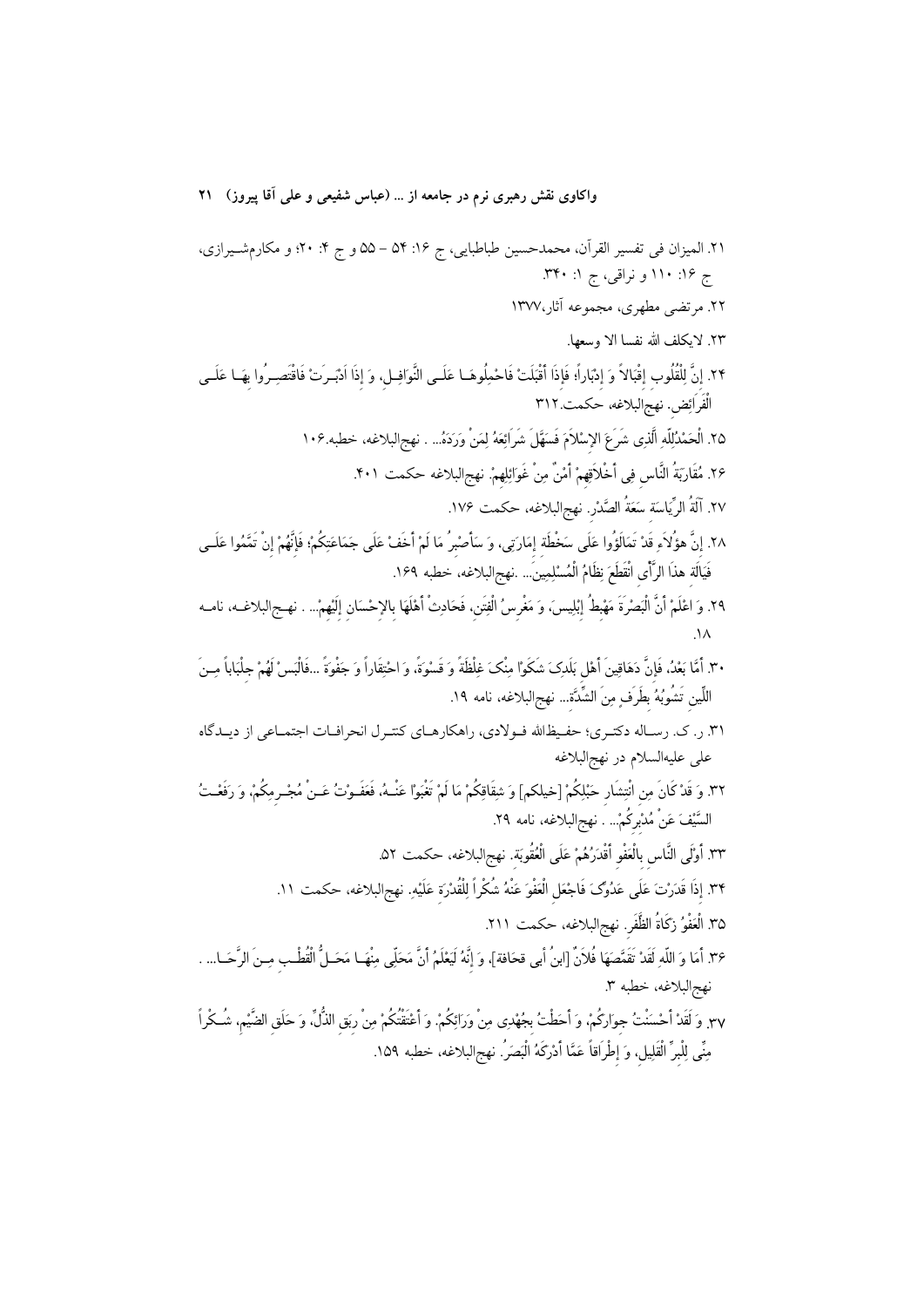۲۲ پژ*وهشرنامهٔ علوی*، سال ۱۲، شمارهٔ ۲، پاییز و زمستان ۱۴۰۰

٣٨. وَ أَشْعِرْ قَلْبَكَ الرَّحَمْةَ لِلرَّعِيَّةِ... يَفْرُطُ مِنْهُمُ الزَّلُلُ، وَ تَعْرِضُ لَهُمُ الْعِلَلُ، وَ يُؤتَى عَلَى أَيْدِيهِمْ فِي الْعَمْدِ وَ الْخَطَإِ، فَأَعْطِهِمْ مِنْ عَفْوِكَ و… . نهجِالبلاغه، نامه ٥٣. ٣٩. أَوَّلُ عِوَض الْحَلِيمِ مِنْ حِلْمِهِ أَنَّ النَّاسَ أَنْصَارُهُ عَلَى الْجَاهِلِ. نهجِالبلاغه، حكمت ٢٠۶. ۴۰. وَاصْفَحْ مَعَ الدَّوْلَة، تَكُنْ لَکَ الْعَاقِبَةُ... . نهجِ البلاغه، نامه ۶۹. ۴١. فواخلط الشدة بضغث من اللين، وارفق ما كان الرفق أرفق، واعتزم بالشدة حــين لا تغنــي عنــك إلا الشدة. واخفض للرعية جناحك، وابسط لهم وجهك و ألن لهم جانبك... حَتَّى لاَ يَطْمَـعَ الْعُظَمَــاءُ فِــى حَيْفِكَ، وَ لاَ يَيْأَسَ الضُّغَفَاءُ مِنْ عَدْلِكَ. نهجالبلاغه، نامه ۴۶. ۴۲. فَاخْفِضْ لَهُمْ جَنَاحَکَ، وَ أَلِنْ لَهُمْ جَانِبَکَ، وَابْسُطْ لَهُمْ وَجْهَکَ، وَ آس بَيْنَهُمْ فِى اللَّحْظَة والنَّظْرَة، حَتَّــى لاَ يَطْمَعَ الْعُظَمَاءُ فِي حَيْفِکَ لَهُمْ، وَ لاَ يَيْأَسِ الضُّعَفَاءُ مِنْ عَدْلِکَ بِهِمْ... . نهجالبلاغه، نامه ٢٧. ۴۳. برگرفته از لوح بینایی تحلیل تاریخ حکومت امام علـی (ع) بــا تاکیــد بــر نهــج|لبلاغه،نشــر دریــا  $1.19$  /  $-1191$ ۴۴. أَلَمْ تَقُولُوا عِنْدَ رَفْعِهِمُ الْمَصَاحِفَ حِيلَةً وَ غِيلَةً، وَ مَكْراً وَ خَدِيعَةً … . نهج|لبلاغه، كلام ١٢٢. ۴۵. وَ لَقَدْ دَخَلَ مُوسَى بْنُ عِمْرَانَ وَ مَعَهُ أَخُوهُ هَارُونُ عليهماالسلام عَلَى فِرْعَوْنَ، وَ عَلَيْهمَا مَدَارِعُ الصُّـوفِ، وَ بأَيْدِيهِمَا الْعِصِيُّ، فَشَرَطَا لَهُ ــ إنْ أَسْلَمَ ــ بَقَاءَ مُلْكِهِ، وَ دَوَامَ عِزَّهِ [سلطانه]... . نهج|لبلاغه، خطبه ١٩٢. ۴۶. مَنْ لَأَنَ عُودُهُ كَتُفَتْ أَغْصَانُهُ . نهج البلاغه، حكمت ٢١۴.

۴۷. قُلُوبُ الرِّجَالِ وَحْشِيَّةٌ، فَمَنْ تَأَلَّفَهَا أَقْبَلَتْ عَلَيْهِ. نهجِالبلاغه، حكمت ۵۰.

۴۸. أَلاَ وَ قَدْ أَمَرَنِيَ اللَّهُ بِقِتَال أَهْلِ الْبَغْيِ وَ النَّكْثِ وَ الْفَسَادِ فِي الْأَرْضِ، فَأَمَّا النَّــاكِثُونَ فَقَــدْ قَاتَلْـتُ، وَ أَمَّــا الْقَاسِطُونَ فَقَدْ جَاهَدْتُ، وَ أَمَّا الْمَارِقَةُ فَقَدْ دَوَّخْتُ... . نهجِ البلاغه، خَطبه ١٩٢.

۴۹. وَ أَمَّا مَا ذَكَرْتُمَا مِنْ أَمْرِ الْأُسْوَة، فَإِنَّ ذلِكَ أَمْرٌ لَمْ أَحْكُمْ أَنَا فِيهِ برأيي... . همان، خطبه ٢٠۵. ۵٠. وَ أَمَّا قَوْلُكُمْ شَكَّا فِي أَهْلِ الشَّام! فَوَاللَّهِ مَا دَفَعْتُ الْحَرْبَ يَوْماً إلاَّ وَ أَنـا أطْمَعُ أنْ تَلْحَـقَ بـي طَائِفَـةٌ فَتَهْتَدِيَ بي... . همان، خطبه ۵۵.

۵۱. شرايط امر به معروف…۱-آگاهی و عامليت فرد از حقيقـت فعـل منكـر يـا معـروف ۲-احتمـال اثرگذاری ۳-مواجهه با اصرار فرد بر انجام منکر یا ترک معروف ۴-اطمینان در عدم وجـود فسـاد در عمل؛ نهج البلاغه خ١٢٩،ح٣٧٣

٥٢. إلَى الْمَعُونَة أَوْ طَائِفَة مِنَ الْعَطَاءِ، فَتَفَرَّقُونَ عَنِّى وَ تَخْتَلِفُونَ عَلَىَّ؟... . همان، خطبه ١٨٠.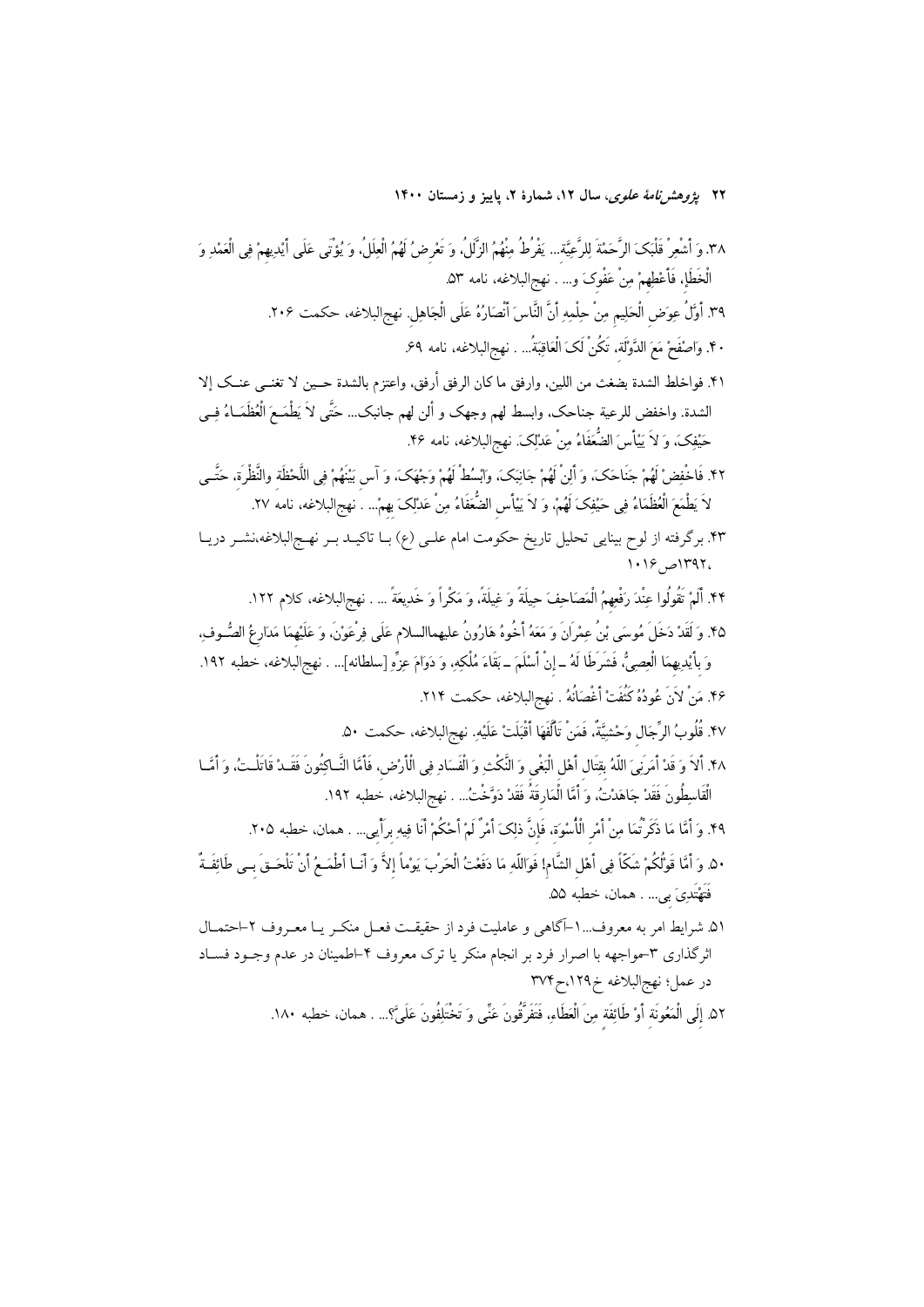٥٣. أَيُّهَا النَّاسُ، إنِّي قَدْ بَثَثتُ لَكُمُ الْمَوَاعِظَ أَلْتِي وَعَظَ الْأَنْبِيَاءُ بِهَا أُمَمَهُمْ، وَ أدَّيتُ إِلَـيْكُمْ مَـا أدَّتِ الْأَوْصِـيَاءُ إِلَى مَنْ بَعْدَهُمْ، وَ أَدَّبْتُكُمْ بِسَوْطِي فَلَمْ تَسْتَقِيمُوا، وَحَدَوْتُكُمْ بِالزَّوَاجِر فَلَمْ تَسْتَوْسِـقُوا... . همـان، خطبـه  $\Lambda$ 

#### كتابنامه

قر آن نهج البلاغه ابن اثير، مبارك بن محمد، النهايه في غريب الحديث و الاثـر، موسســه مطبوعــاتي اســماعيليان، قــم، ۱۳۶۷ ش. ابن فارس، احمد بن فارس، معجم مقاييس اللغه، مكتب الاعلام الاسلامي، قم،١۴٠۴ ق. ابن منظور، محمدبن مكرم، لسان العرب، دارصادر، بيروت،١۴١۴ ق. انوری، حسن (۱۳۸۱)، فرهنگ بزرگ سخن، ج ۷، انتشارات سخن. ثقفي، سيد محمد،مجله مكتب اسلام ، شماره ١٣٨٣.۴. دلشاد تهرانی،مصطفی،لوح بیناییتحلیل تاریخ حکومت امام علی علیهالسلام با تاکید بر نهـج البلاغــه ، تهران ،نشر دریا،۱۳۹۲ش. دورکیم، امیل، قواعدوروش جامعه شناسی، ترجمه علی محمـد کـاردان، تهـران: مؤسسـه تحقیقـات اجتماعی،۱۳۴۳ ش. دهخدا، علی اکبر، (۱۳۷۷). لغت نامه، انتشارات دانشگاه تهران، چاپ دوماز دوره جدید. رضاییان ،علی ؛(۱۳۸۳) مدیریت رفتارهای سیاسی در سازمان ، تهران سمت شيرواني، علي، ترجمه نهجالبلاغه، قم: دفتر نشر معارف، قم، چاپ سوم، ١٣٩١ ش. شعاری نژاد، علی اکبر، فرهنگ علوم رفتاری، تهران: نشر امیر کبیر، ۱۳۶۴ش. طباطبايي، محمدحسين، الميزان في تفسير القرآن، دفتر انتشارات اسلامي جامعــه ي مدرســين حــوزه علميه قم، قم، ١۴١٧ ق. عسـگری، علـی، «سـیر مفهـومی مـدارا: از کاسـتلیون تـا هابرمـاس»، ۱۳۹۲ ش، برگرفتـه شـده در تاريخ ١٣٩٣|١٣٩٢، نقل از پايگاه اينترنتي:http:\\universaltolerance.org\fa عمید، حسن، فرهنگ فارسی عمید، ۱۳۸۶، ص ۲۲۰۴. فائق، مجتبي، آسيب شناسي كارگزاران حكومت از ديــدگاه نهــجالبلاغــه، تهـران، بنيـاد نهــجالبلاغــه، ۱۳۹۷ ش.